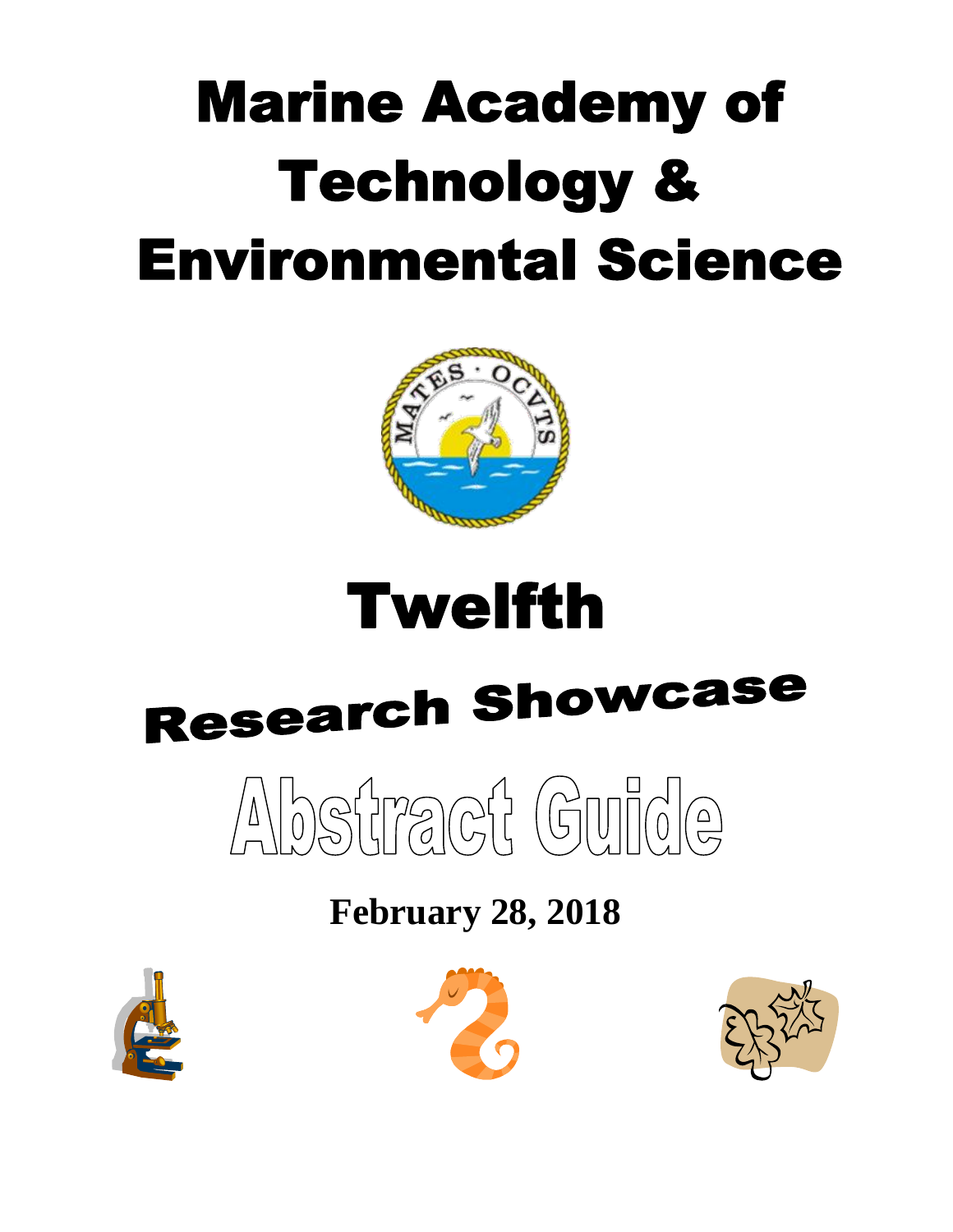**I cannot believe that is the twelfth MATES Research Expo! This was a good year for student research outside of MATES with multiple projects selected for the Delaware Valley Science Fair and posters presented at the South Jersey Junior Science Symposium. One of our seniors will be presenting her research at the South Jersey Symposium in March, and over 60 projects will compete at Stockton University's Jersey Shore Science Fair. All freshmen and transfer students were required to conduct an independent experiment. Once completed, the students completed a poster culminating in the poster session on February 28, 2018. Many hours went into the projects as the first year MATES students will be presenting their posters. All posters will be displayed in alphabetical order of their last names in eight categories. They will also be judged based on their category.** 

**We would like to thank the students for their project presentations this year. The students worked hard and it will show in the following abstracts, and during their poster session. Mr. Jason Kelsey, fellow student research coordinator who provides the students with tremendous insight on research. Thanks to the MATES Parent-Teacher-Student Organization that was generous in providing funds for materials for numerous projects. Also, thanks to SUEZ, the Fish Hawks, the Garden Club of Long Beach Island, and Exelon for their contributions to our research program. We wish to thank our Ocean County Vocational Technical School Board of Education, Administration (Mr. Hoey, Ms. Weber-Loeffert, Mr. Frazee, and Mr. Biscardi, MATES Principal). A special thanks to the MATES Staff, especially Mr. David Werner (research advisor), Dr. Michael Bixler, Mr. Brian Jones, Ms. Maryann Minnier, Ms. Mia Dill, Ms. Jennifer Hudak, Mrs. Kelly Kelsey, Mr. Adam Sprague, Ms. Michele Colon, Mr. Joseph Arfin, Mr. Sean McAndrew and Mr. Brian Coen who contributed to the success of the project. Also, many thanks to Ms. Katie Manna, Ms. Esther Gallacchio, and our wonderful maintenance staff for all of their support and assistance.** 

**Thanks to the parents who have contributed much time and effort in making the projects possible. Without their support, this research would not be possible. I would like to point out that this year's Research Class (sophomores) helped to organize the Expo, and all the thanks in the world to our Research Assistance and Development (RAD) Team for helping the young researchers for outside fairs and this Expo. RAD met over the summer and provided the students with a lot of assistance! Thanks to the RAD senior coordinators Riley Nevil and Sadie Wolfarth. And, last, but not least, a very special thank you to all of our judges who volunteer to provide our students with constructive feedback about their projects. We greatly appreciate your time and expertise in making the 2018 MATES Research Expo a true success.** 

 **Congratulations to all of the students listed in this guide for their hard work this year.**

**Sincerely,**

John Wrok

**John Wnek, Supervisor, Science and Research**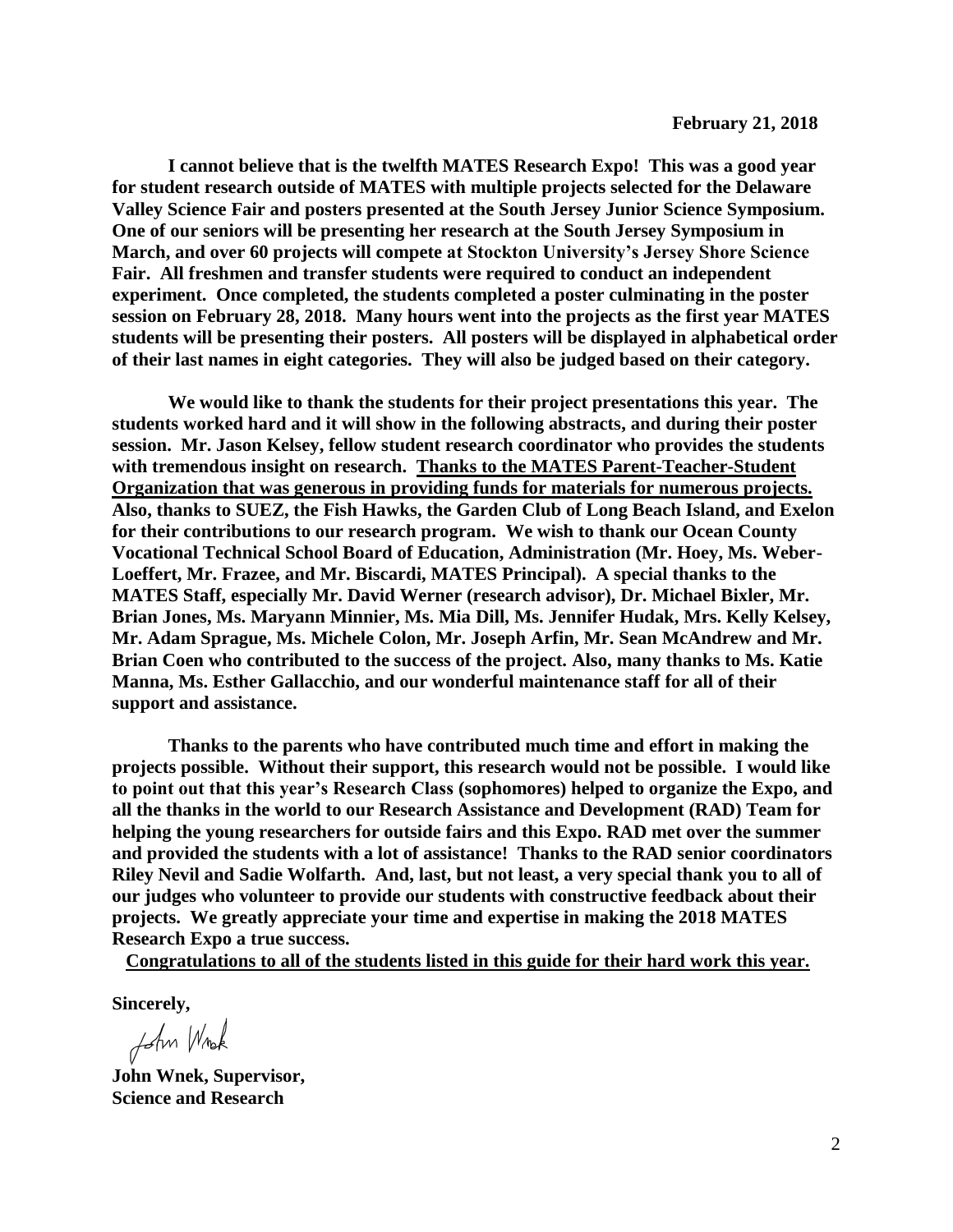# **TABLE OF CONTENTS**

| <b>CATEGORY/PROJECT NUMBER</b>                                    | <b>PAGES</b> |
|-------------------------------------------------------------------|--------------|
| <b>BEHAVIORAL &amp; SOCIAL SCIENCE</b><br>$(101 - 109)$           | $4 - 6$      |
| <b>BOTANY</b><br>$(201 - 209)$                                    | $7 - 9$      |
| <b>EARTH &amp; SPACE SCIENCE</b><br>$(301 - 308)$                 | $10 - 12$    |
| <b>ENVIRONMENTAL SCIENCE</b><br>$(401 - 408)$                     | $13 - 15$    |
| <b>HEALTH, MEDICINE &amp; SPORTS</b><br>$(501 - 509)$             | $16 - 18$    |
| <b>MARINE SCIENCE &amp; BARNEGAT BAY STUDIES</b><br>$(601 - 608)$ | $19 - 21$    |
| PHYSICAL SCIENCE & ENGINEERING<br>$(701 - 709)$                   | $22 - 24$    |
| <b>ZOOLOGY</b><br>$(801 - 809)$                                   | $25 - 27$    |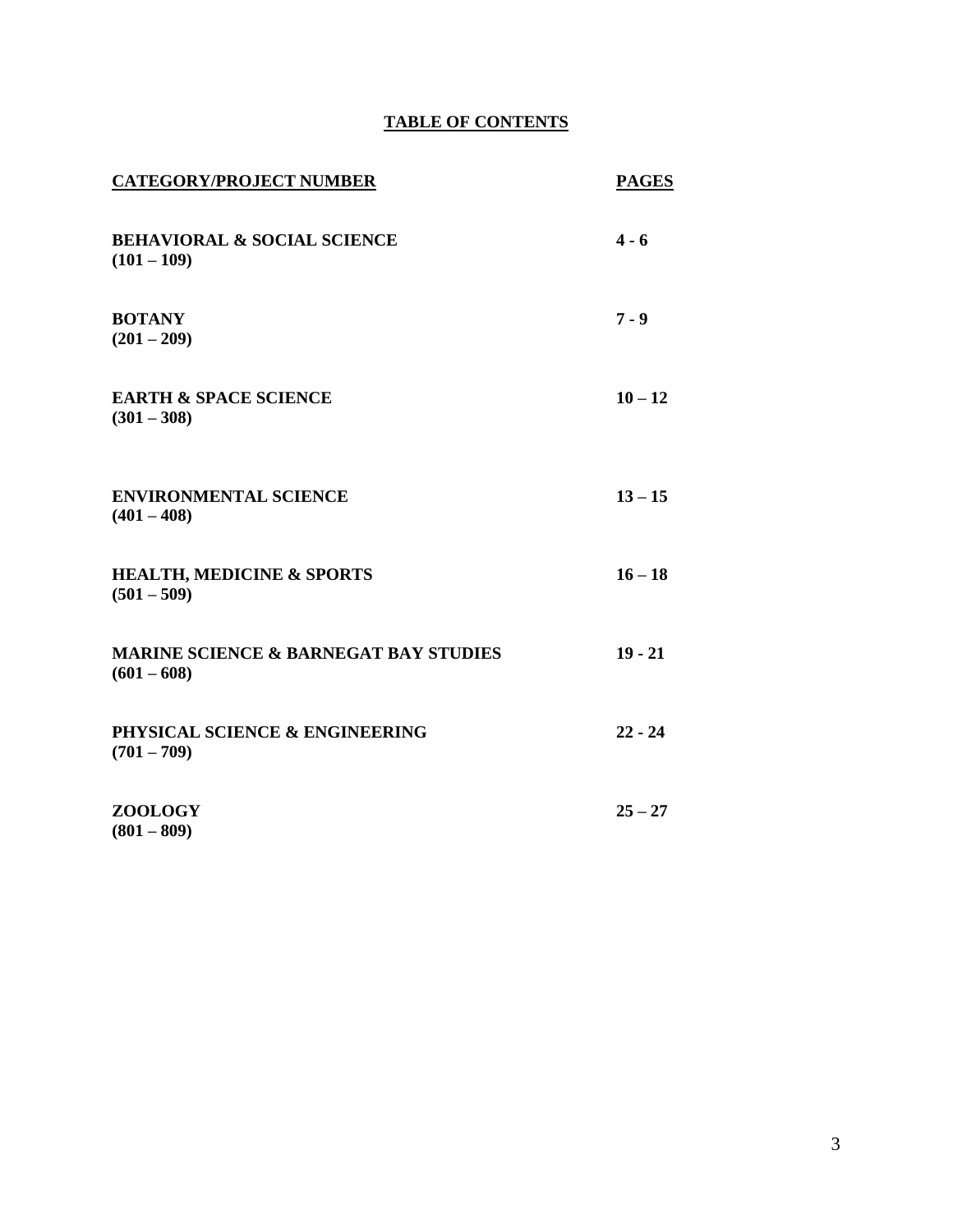# **BEHAVIORAL AND SOCIAL SCIENCE**

# **101. HOW HIGHLIGHTING AND UNDERLINING AFFECTS THE RETENTION OF FACTS FOR DIFFERENT LEARNING STYLES**

Emily Baubinas, Block 1 Science Class, Marine Academy of Technology and Environmental Sciences (MATES), Advisor: Dr. John Wnek

When studying, the ultimate goal is to retain the information being read. There are a plethora of strategies that can be used to assist in this goal; however, the effectiveness of each strategy depends on the user's learning style. Highlighting and color coding are two methods used for visual learners, while auditory learners tend to benefit from the use of repetition and pneumonic devices. On the other hand, kinesthetic learners benefit from studying in a group setting, making flashcards, and taking notes. After taking an assessment titled "What's Your Learning Style?" from educationplanner.org, 27 participants were separated based on their results. A group of three within each group was given a passage to read that had facts highlighted. Another group of three was given the same passage but had the facts underlined instead highlighted. The last group was given a plain version of the passage that had no marks on it. Immediately after reading this passage, each person was instructed to complete a ten question assessment that reflected the information that was highlighted or underlined in the passage. Following statistical calculations, there was no significance in the correlation between the use of highlighting or underlining to retain facts; although, it was found that the data is trending towards the participants that had no marks on their paper, while auditory learners as a whole performed the best in the study.

# **102. HOW HAVE CURRENT EVENTS AFFECTED DIFFERENT AREAS OF THE STOCK MARKET?**

Matthew Chinique, Block 4 Science Class, Marine Academy of Technology and Environmental Science (MATES), Advisors: Mr. Jason Kelsey and Dr. John Wnek

The news has always influenced the stock market throughout the world. For example, the September 11, 2001 Terrorist Attacks, the 2011 Japan earthquake and tsunami, and President Trump's election all had impacts on the markets. The goal of this project was to examine how certain events affect different industries. Exxonmobil, BP, and Sunoco were examined during Hurricanes Harvey and Irma (8/17/17-9/16/17), and the hurricanes appeared to benefit these stocks, probably because of fuel demands during this time. Apple and Google stocks both dropped after the release of The Google Pixel (10/20-16-11/4/16). For Google this is most likely because the phone didn't live up to the expectations, but the cause for Apple is unknown. Delta, Spirit, and United Airlines all raised in value after the United Flight 3411 Incident (4/9/17-5/2/17), most likely due to people having negative views on United Airlines after the incident. From the experiment, is was concluded that natural disasters can positively impact fuel companies, any travel incident will most likely aid uninvolved corporations, and tech companies can rely heavily on the flops or successes of their products.

# **103. DOES CHILDHOOD NOSTALGIA MODIFY A CONSUMER'S PERCEPTION?**

David Ciullo, Block 3 Science Class, Marine Academy of Technology and Environmental Science (MATES), Advisor: Mr. Jason Kelsey

The human mind is designed to perceive different things in its own way. Some people have an eye for detail, some are more punctual and take in everything they see, and some, as has been tested, respond to what interests them. For instance, a man born in the late 1970's may see an advertisement for a product that is being modeled by Wile E. Coyote. This would quite possibly trigger a feeling of nostalgia, and cause him to pay more attention to it. However, if he sees a commercial featuring a modern singer, he may tune it out. This experiment was designed to test that theory. Several posters were made with slogans from different idols from throughout the years. These were posed to people of varying age groups, then interchanged to combine two groups that are likely incompatible. Results showed what was hypothesized: That nostalgia in advertising can be used to fuel the mind of the consumer into at least giving it note, as opposed to brushing it off. The sampling consisted of participants filling out a short survey, with pictures of icons from different eras that showed certain products. The participants were then asked if any of they recognized the characters of the images, and if they paid took more notice of them than they did the others. Overall, a combined total of 263 people consented to be a part of the survey, over the course of a three-day period.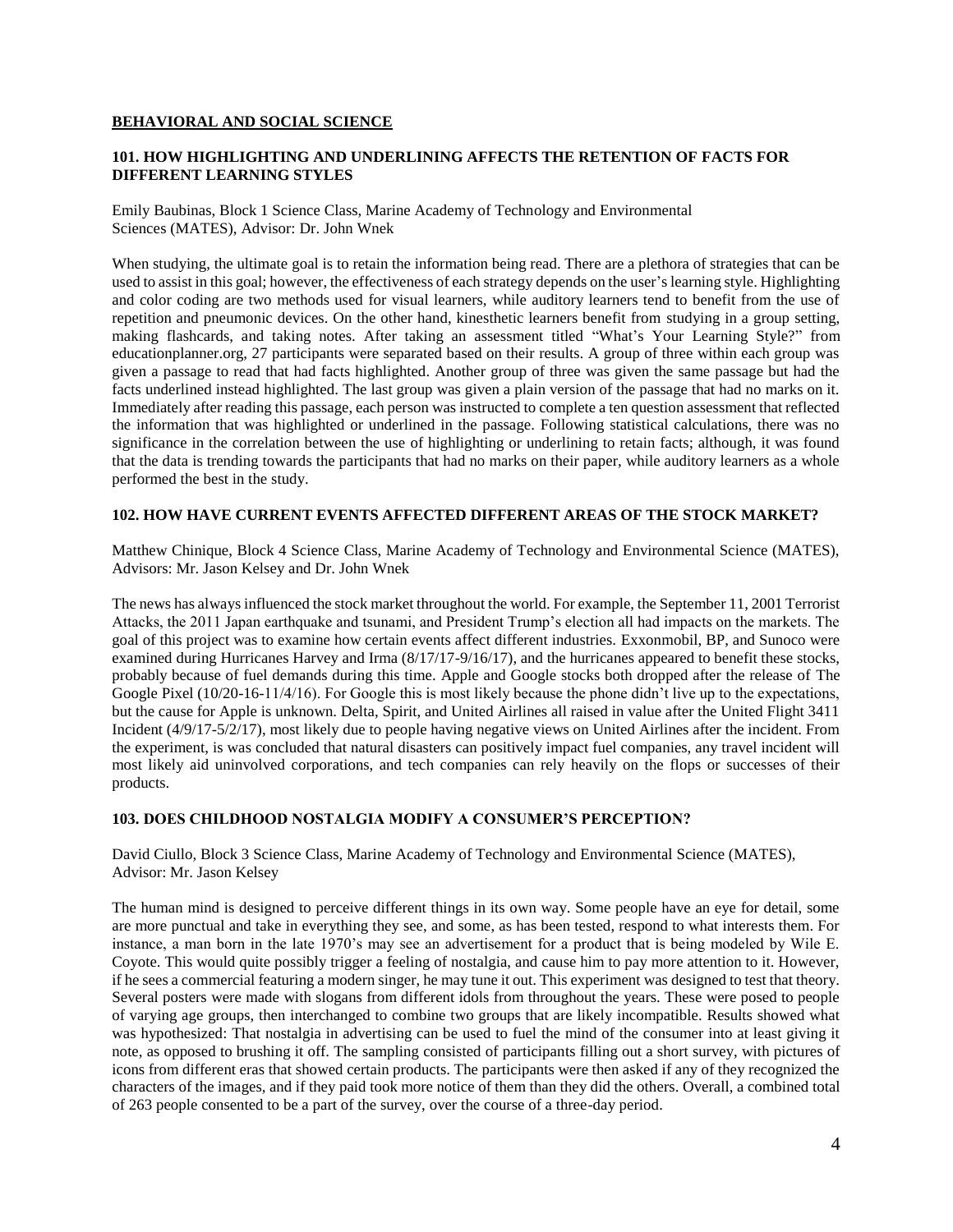# **BEHAVIORAL AND SOCIAL SCIENCE (CONT'D):**

# **104. HOW DOES MARINE FOG AFFECT THE DISSIPATION OF CUMULUS AND CUMULONIMBUS CLOUDS?**

Ethan Kerr, Block 3 Science Class, Marine Academy of Technology and Environmental Science (MATES), Advisor: Dr. John Wnek

It has been well documented that thunderstorms, and even small cumulus clouds, begin to dissipate, sometimes significantly, as they approach the New Jersey coast. Another Jersey Shore weather phenomenon is the development of marine fog, which forms when a surface layer of ocean-cooled air is trapped under a warm air mass, creating condensation. The weakening of these thunderstorms is often attributed to many things, but could the cool, marine fog air mass limit the instability enough to contribute to this weakening? To determine this I simulated a scenario where thunderstorms move over fog and the effect of the fog on the thunderstorm clouds was observed. I hypothesized that the clouds would begin to dissipate as they passed over the fog. I used a smoke machine to act as the thunderstorm, and dry ice placed into a pan filled with hot water to act as the fog. Just like marine fog, the dry ice created a cooling effect of the air at the surface which was measured. After simulating this scenario fifteen times, there were no consistent observations that could be made to definitively prove that the fog made the clouds dissipate, and therefore my experiments did not support my hypothesis.

# **105. HOW OFTEN STUDENTS USE EDUCATIONAL SITES AS OPPOSED TO ENTERTAINMENT SITES**

Ilana Lavene, Block 4 Science Class, Marine Academy of Technology and Environmental Science (MATES), Advisors: Mr. Jason Kelsey and Dr. John Wnek

In today's world, technology is becoming more and more prevalent every day. Only about a decade ago most people were using flip phones, but now most people have access to pretty much the entire world at their fingertips. For many people this can be unsettling; especially for parents. They have no idea what their children are looking at on the internet at any given point in time. That is why it is important to know what exactly current teenagers are using technology for and the age of such technology usage. The hypothesis being tested was that students from MATES, a more advanced educational school, spend more time on technology for educational purposes (rather than entertainment purposes) than students at a traditional high school, New Egypt High School, that constitutes a similar student body size to MATES. This experiment was conducted by sending out a survey via the website Survey Monkey. After the data was compiled, the hypothesis was supported. On average, MATES students spend more of their time using technology for educational purposes then students at New Egypt High School. Based on this study it can be decided that in theory, the type of education you receive impacts how you use technology.

# **106. WHAT DOES THE NEXT GENERATION THINK OF GLOBAL WARMING AND RENEWABLE ENERGY?**

Christopher Norris, Block 1 Science Class, Marine Academy of Technology and Environmental Science (MATES), Advisor: Mr. Jason Kelsey

Over the past year, the prominence of global warming has risen extensively in the past year with President Macron of France setting a plan to ban the sales of petroleum and diesel powered vehicles by 2040 and President Trump of the U.S. announcing his plan to withdraw from the Paris Agreement. Past research has been conducted showing what people think of global warming, but one demographic that also happens to be society's greatest resource has been left out: children. In order to find out what the next generation thinks of not only global warming but the innovations we've made to stop it, I conducted a survey among students at Pinelands Regional Junior High School and their parents regarding both their feelings about global warming in general as well as alternate energy innovations. Surprisingly, I found that the students' and parents' results from my survey as well as the results from a survey conducted by Yale University in 2016 had the same results: people of all ages in the 08087 area have a semi-progressive agenda on global warming and renewable energy.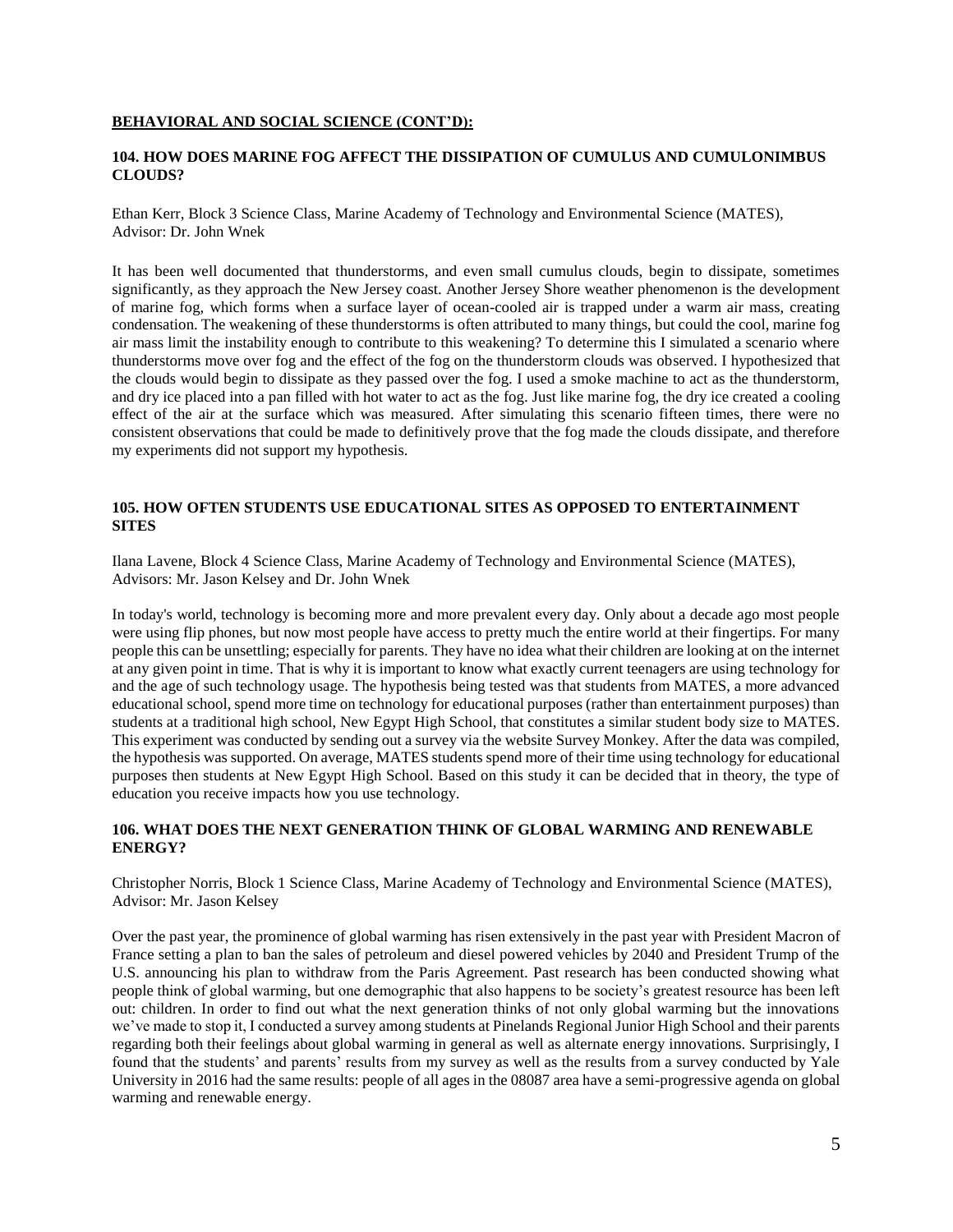# **BEHAVIORAL AND SOCIAL SCIENCE (CONT'D):**

# **107. THE EFFECT YOUR ATTITUDE HAS ON YOUR ACTIONS**

Jamie Peña, Block 1 Science Class, Marine Academy of Technology and Environmental Science (MATES), Advisors: Dr. John Wnek and Mr. Jason Kelsey

It is a common thought that your actions and/or results can be affected by your attitude. This experiment was conducted to find if those in a negative environment would show worse or fewer results on a critical thinking quiz than those in a positive environment. To create the desired atmosphere, my participants each viewed one of two videos. After watching the video, they completed a quick survey with critical thinking questions while music was played to keep the mood the same. Once results were submitted, they were checked first to see if an answer had been attempted, and then for the accuracy of the answer. In total, thirty-six tests individuals participated, and half of them viewed the negative videos before the test, the other half viewed the positive videos before the test. The data collected showed that the amount of unanswered questions from each group were tied at six. In addition, there were fourteen incorrect answers total on the positive exams, and twelve incorrect answers total on the negative exams. After analyzing the data, it was concluded that there appears to be little to no correlation between the results of the tests and the environment that was created.

# **108. EFFECTS OF AGE ON TIME PERCEPTION**

Hannah Poulos, Block 1 Science Class, Marine Academy of Technology and Environmental Science (MATES), Advisor: Mr. Dave Werner

The world revolves around time; everyone depends on it for stability. Knowing how well a person perceives time could help that person in their daily life. However, people are commonly susceptible to the temptation of an escape. Whether that be in casinos, TV, or a book, they are all forms of entertainment. People tend to lose track of time while they are entertained, but some keep track of it better than others. When people from the ages of 14-22, 38-46, and 62- 70 were made to watch TV and estimate how much time had passed without any time-telling devices, it was hypothesized that the 14-22 age group would have the most accuracy with their estimates. This is because time seems to speed up when you get older from the lack of new experiences, and the typical youth has not yet experienced all of the things the older people have. To test this, the subjects watched TV for 13 minutes in a room with no windows, clocks, phones, and/or watches, and they estimated how long they watched TV for. As a result, the 38-46 age group had the most accurate estimates, with the 14-22 age group placing behind them and the 62-70 age group coming in a close third. After running an ANOVA test, the test showed that there was no statistical difference between any of the age groups' estimates, meaning that age does not affect the perception of time.

#### **109. THE EFFECTS OF SUPERSTORM SANDY OF FUTURE STORM EVACUATION MINDSET**

William Tyler Zylinski, Block 3 Science Class, Marine Academy of Technology and Environmental Science (MATES), Advisor: Mr. Jason Kelsey & Dr. John Wnek

The purpose of this project was to determine how Superstorm Sandy has affected Barrier Island residents and their process in evacuation; however, the project eventually measured how damage to property from Superstorm Sandy affected Barrier Island Residents evacuation process. It was hypothesized that Superstorm Sandy did had an effect on our evacuation process through multiple factors. The data for this project was collected by distributing surveys to Barrier Island residents by hand and email. The survey consisted of multiple questions such as BFE (base flood elevation of property) of property, damage to property from Superstorm Sandy, and would residents be willing to evacuate again for another Sandy-Sized Superstorm. The results however, focus on the damage to property and evacuation for another Sandy-Sized Superstorm aspects of the survey.The first trend that was observed while analyzing the survey data, was that residents that suffered under \$1,000 in damages to property were less likely to evacuate for another Sandy-Sized Superstorm compared to residents that suffered \$1,000 to \$49,999 in damages to property. The second trend notices was that residents that retained \$50,000 to \$99,999 in damage to property were less likely to evacuate than residents who retained \$1,000 - \$49,999 in damages. However, past the \$100,000 threshold residents were once again more likely to evacuate in the face of another Sandy-Sized Superstorm.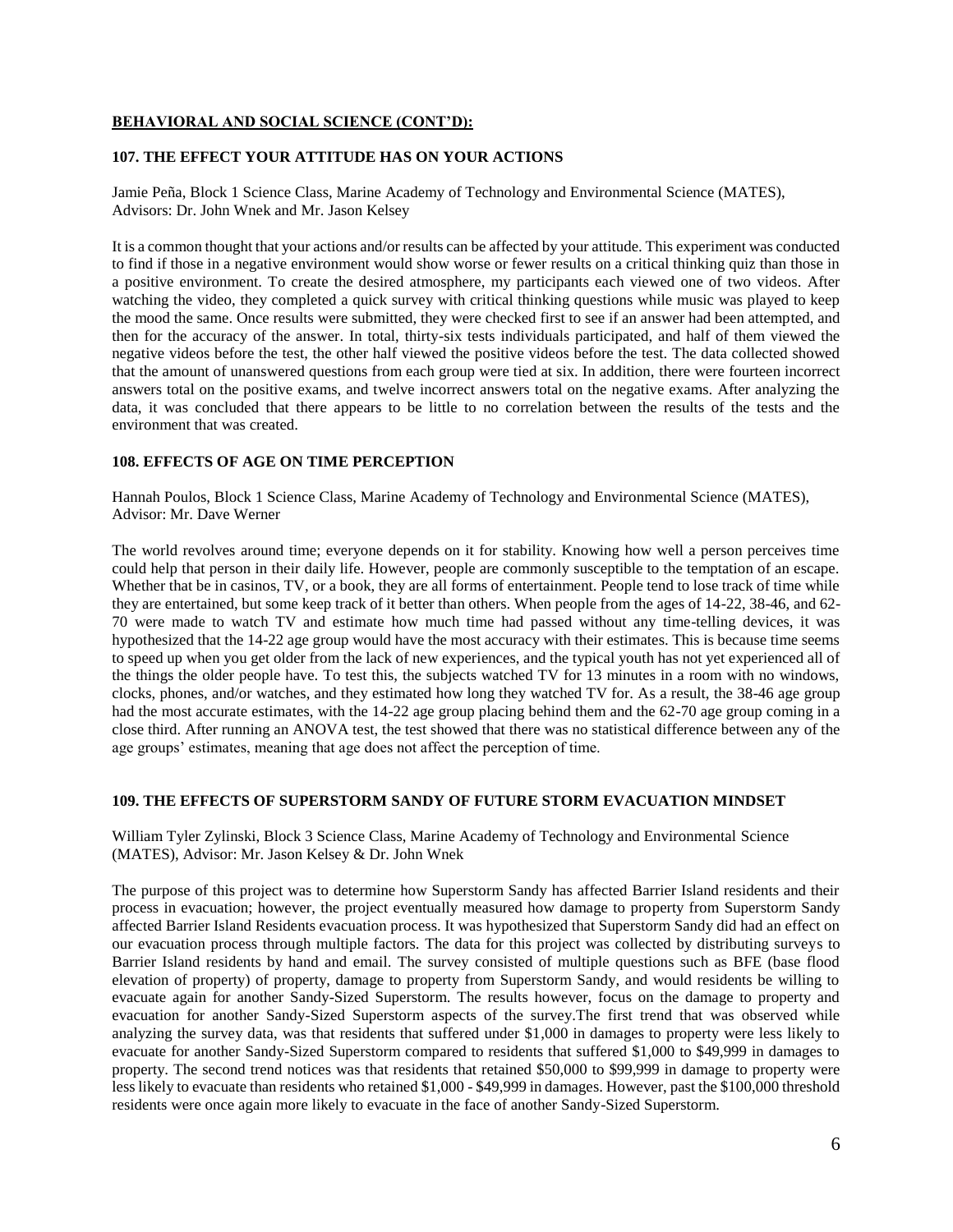# **BOTANY**

#### **201. WHAT IMPACT WILL NEW JERSEY'S CLIMATE HAVE ON** *HIBISCUS ROSA-SINENSIS* **AND**  *HIBISCUS SYRIACUS***?**

Kyle Agudo, Block 1 Science Class, Marine Academy of Technology and Environmental Science (MATES), Advisors: Mr. David Werner and Dr. John Wnek

The environment greatly impacts the Chinese hibiscus (*Hibiscus rosa-sinensis*) and the rose of Sharon (*Hibiscus syriacus*). Since they are tropical plants, they are not strong enough to endure the colder climate of New Jersey. Therefore, New Jersey's climate is not fit for their optimal plant growth or survival. To determine the environment's effect on the health and survival of the Chinese hibiscus and the rose of Sharon, different physical parameters were analyzed and recorded. Once a week, the height of the plant was measured from the surface of the soil to the highest point of the plant. Daily, the amount of flowers and dead leaves were counted, the plant structures were observed for any signs of pests. To ensure the environment conditions were persistent over the course of the experiment, on the fifth day of the experiment, it was observed that the air temperature dropped below 0° C. This aspect of New Jersey's environment caused the plants death. After three months the height of both the Chinese hibiscus and the rose of Sharon kept indoors increased by 3 cm each. Both plants kept indoors survived the duration of the experiment. The experiment demonstrated that the climate and environment of New Jersey is not suitable for the Chinese hibiscus and the rose of Sharon unless they are brought indoors during the colder months of the year.

# **202. THE EFFECTS ON IRON LEVELS AND GROWTH OF** *SALVIA HISPANICA* **FROM INVERTED AND LATERAL GROWING**

Julianne Chan, Block 4 Science Class, Marine Academy of Technology and Environmental Science (MATES), Advisors: Mr. Jason Kelsey and Dr. John Wnek

One of the most common health problems in the world is iron deficiency anemia, a condition where a person's blood has a less than average amount of red blood cells due to the lack of iron. This issue can be combated through the increased consumption of iron, which can be provided by sources like chia (*Salvia hispanica*); however farmers need to know how to grow them so that they yield the most produce and the most iron. To determine if growing them in different positions would affect their iron composition, nine samples of chia were grown upright, laterally, or inverted and measured by height daily. After 16 days, the sprouts were measured for their body length, mass, and iron levels, by boiling them to extract their iron and then tested with a calorimeter. The results indicated that the upright plants had the highest iron levels, followed by the lateral sprouts and then the inverted plants and seeds. The inverted sprouts were also the shortest, while the others were usually the same height; however, the lateral plants were thinner and had less mass. This implies that gravity caused water to not remain in the center of the pot, which left the plants with less time or less water to absorb nutrients from.

# **203. WILL CHANGING THE TYPE OF GROWTH SYSTEM AFFECT PLANT GROWTH?**

Zachary Davenport, Block 3 Science Class, Marine Academy of Technology and Environmental Science (MATES), Advisor: Mr. Jason Kelsey

Plants are mainly grown in three different systems, hydroponics, aquaponics, and common soil growth. Each of these systems has benefits and downfalls. The first system, hydroponics, uses water and chemicals to grow plants in much less space. It is mostly used in big cities where there isn't enough soil to garden. One downfall is that it uses chemicals, which could lead to plants not as healthy as the other systems, and could be expensive. Next, the aquaponics system utilizes fish for its nutrients. The waste from the fish get filtered through the plants and the plants keep the tank moderately clean while collecting the nutrients. There is effort in maintaining the fish species so you need to take care of a fish tank system as well. Finally, soil growth is like your garden in your backyard. This method is the cheapest, and the healthiest, yet slow. To compare the effectiveness of plant growth in each system, I grew parsley, basil, and chives using each method. I periodically measured the stem growth as a parameter. Based on the results of my experiment, plants in the hydroponics system grew the fastest, and largest out of the three systems. Overall, comparing plants, parsley grew the best in each of the three types of systems.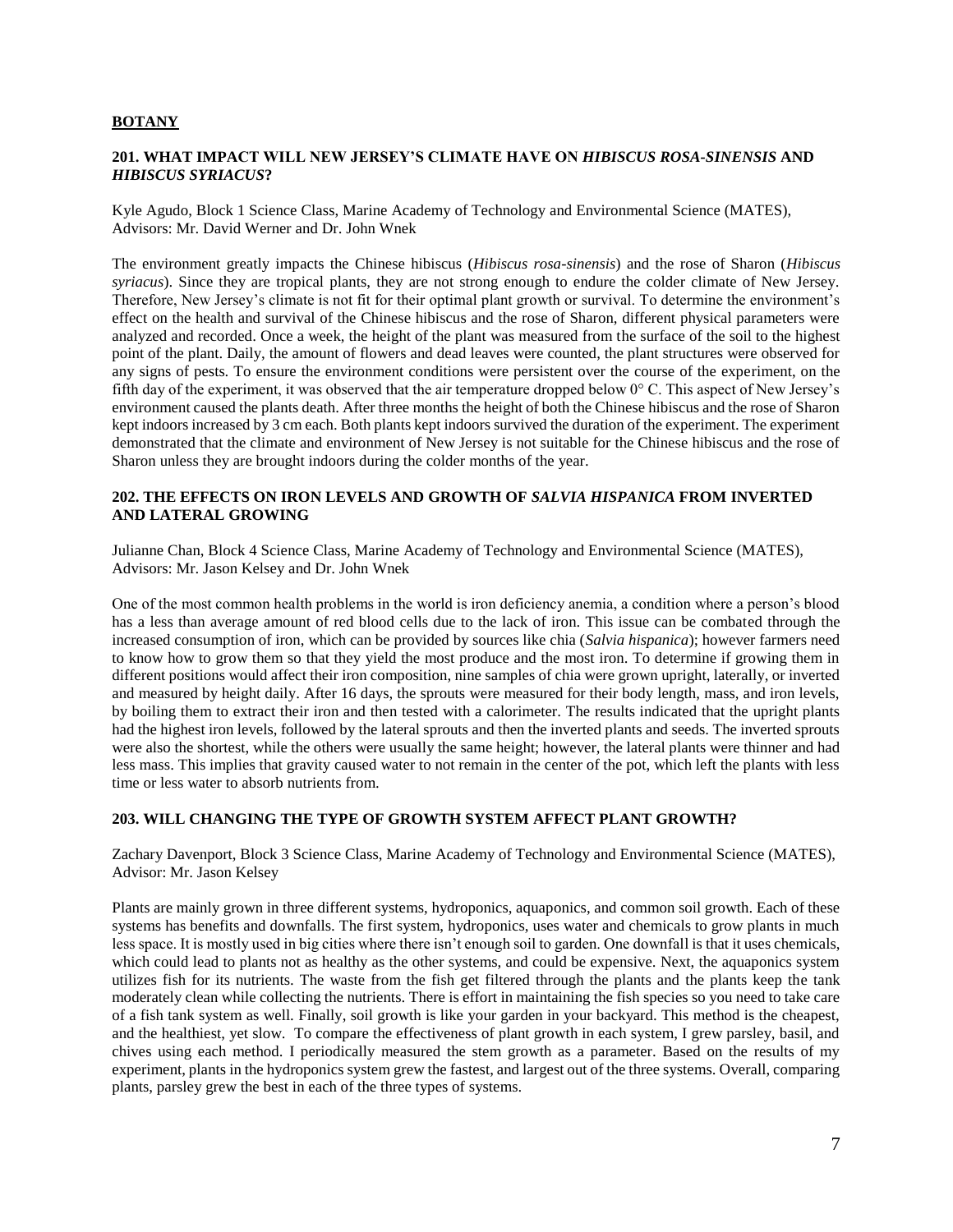# **BOTANY (CONT'D):**

#### **204. DOES THE LEAF SIZE OF PLANTS ALLOW THEM TO ABSORB NITROGEN BETTER?**

Zachary Hoegler, Block 2 Science Classes, Marine Academy of Technology and Environmental Science (MATES), Advisors: Mrs. Kelly Kelsey and Mr. David Werner

Leaves of plants contain most of a plants chloroplasts that allow them to photosynthesize. Photosynthesis allows the plants to capture energy, which they use to remain in homeostasis and grow. Nitrogen in plants is used for growth, development, and reproduction. Being that larger leaves would have more cells they would take more energy and nutrients to produce, but in return would give the plants more chloroplasts to capture energy. Since plants would need more nutrients and energy to stay alive and reproduce, does the size of the leaf actually correlate with the amount of nitrogen absorbed? To determine this I created a lab in which 3 types of plants, one with large leaves, one with small leaves, and aquatic moss balls, are used to remove nitrogen from fish based fertilizer added to a containers water. Data was recorded on each plant based off of the amount of nitrogen, algae, and snails that was in the water. The data was the analyzed to determine if leaf size was a significant factor for high nitrogen absorption rates. It was discovered that, with the species that were chosen plants with leaves performed better than moss, but larger leaves did not perform as well as smaller leaves. A correlation was not identified between larger leaves and nitrogen absorption rates.

# **205. THE EFFECTS OF RISING SEA LEVELS AND SALT UPTAKE ON ZOYSIAGRASS (***ZOYSIA JAPONICA***)**

Sean Kelly, Block 1 Science Class, Marine Academy of Technology and Environmental Science (MATES) Advisors: Mr. David Werner and Dr. John Wnek

A growing threat to the world is rising sea levels, and thus, exposure to plants towards higher salinity levels. The osmosis of seawater is known to cause issues for plant growth, but at what exact point can you observe negative effects? For this experiment, I observed how a range of salt parts per thousand from 0-2 affected the growth of Zoysia grass, or *Zoysia japonica*. I hypothesized that there would be no effect at 0 ppt, but as salt levels increased, the plant's growth would decrease. All plants were treated with the same soil and same amount of UV light and temperature, the only difference being the parts per thousand of salt within the water they received weekly. The data collected showed that while the growth of samples with 0.5 and 1 parts per thousand of salt showed little to no affection, samples with parts per thousand upwards of 1.5 suffered poor health.

# **206. THE EFFECTS OF CARBON DIOXIDE ON SEA LETTUCE**

Molly Lada, Block 4 Science Class, Marine Academy of Technology and Environmental Science (MATES), Advisor: Dr. John Wnek

Biofuels produced from macroalgae can solve the problem of fossil fuels quickly depleting. Macroalgae uses carbon dioxide along with other nutrients to gain energy during photosynthesis. Two tanks of sea lettuce, a type of macroalgae, were set up. One received supplemental carbon dioxide, and the other did not. It was hypothesized that the sea lettuce in the tank receiving supplemental carbon dioxide would have a faster growth rate and greater production of chlorophyll than the sea lettuce that did not. After one month, two sets of samples from both tanks were tested. A handheld chlorophyll analyzer was used to measure the relative chlorophyll levels of the water. The measures were greater for the carbon dioxide samples in both sets. A leaf fluorimeter was used to measure the relative chlorophyll levels of the sea lettuce. The measures were greater in the carbon dioxide samples for both sets as well. The hypothesis was supported, as the sea lettuce that received supplemental carbon dioxide was concluded to produce more chlorophyll than the regular sample.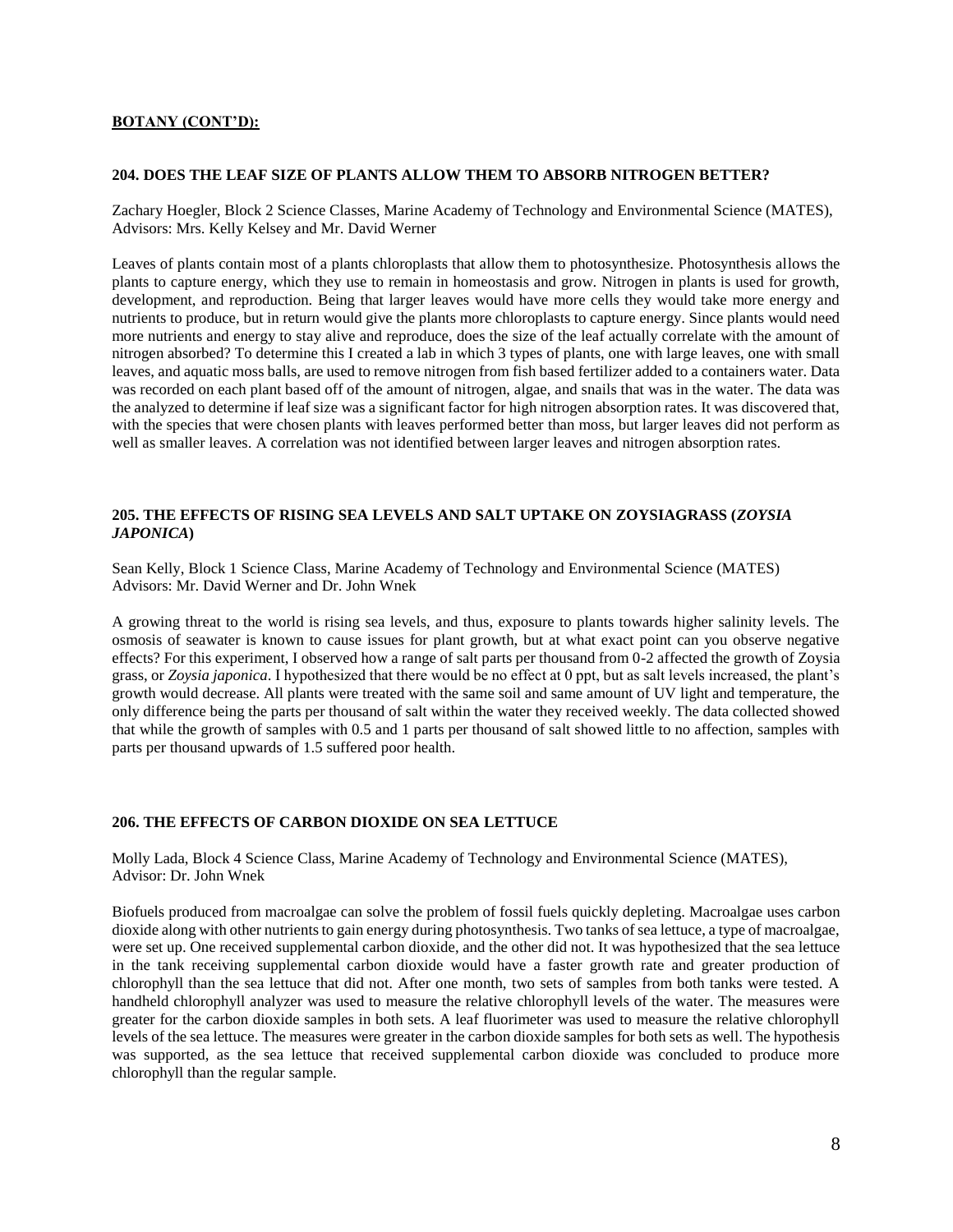### **BOTANY (CONT'D):**

#### **207. THE EFFECTS OF CHANGING SALINITY LEVELS ON THE GROWTH OF** *GLYCINE MAX*

Maya Quinn, Block 1 Science Class, Marine Academy of Technology and Environmental Science (MATES), Advisor: Mr. Dave Werner

Every type of plant requires water to be able to grow and thrive, and one of the most popular cash crops is the soybean (*Glycine max),* grown along the Chesapeake Bay. The purpose of this experiment is to determine how soybeans react to various levels of salinity and the long term effects on the plants. It was hypothesized that the groups with higher salinities would not do well, and those with no salt in the water would survive. Four groups of 36 plants each was prepared, and the water of each group had a salinity of 0, 3, 6, or 9 ppt. The 0 ppt group was used as the control. Over the course of several weeks, the plants' growth was carefully observed. At first, the data showed that plants watered with a higher salinity experienced a burst of growth compared to the control group. After four weeks, this growth burst ended, and the plants affected by salt began to die. An anomaly in the data was that, according to chlorophyll fluorometer testing, the 3 and 6 ppt groups were actually healthier than the control, yet the control group was the only set of plants to survive more than four weeks. This likely happened due to the salt in the plants absorbing the water that was necessary for its survival, thus killing the plants.

# **208. HOW DOES THE INTRODUCTION OF RED WIGGLER WORMS AFFECT THE OVERALL HEALTH OF A TOMATO PLANT?**

Caitlin Spafford, Block 4 Science Class, Marine Academy of Technology and Environmental Science (MATES), Advisor: Mr. David Werner

In natural growing conditions, plants are exposed to many different organisms that can help or hinder their growth. One of these organisms is the red wiggler worm (*Eisenia fetida*), which are common in vegetable gardens if not controlled. To conclude how the introduction of red wiggler worms impacted the overall health of plants, 30 Tiny Tim tomato plant seeds (*Solanum lycopersicum*) were planted. A control was run with 10 seeds exposed to no worms, 10 seeds were introduced to 5 worms, and 10 seeds were introduced to 25 worms. Plant health was assessed using observations, and a handheld leaf fluorometer was then used to determine the chlorophyll fluorescence of the plants. Data was analyzed, and it was then found that the overall health of the tomato plants was the best in the control group. This study clearly shows that red worms affect the growth of tomato plants and should be monitored when growing plants in our local soils.

# **209. WHAT EFFECT DO VARYING LEVELS OF pH HAVE ON THE ABILITY OF** *ZOSTERA MARINA* **TO PHOTOSYNTHESIZE AND MAKE THE WATER LESS ACIDIC?**

Julia Weppler, Block 3 Science Class, Marine Academy of Technology and Environmental Science (MATES), Advisor: Mr. Jason Kelsey

Eelgrass (*Zostera marina*) is a species of submerged aquatic vegetation that can be found in many areas of the world in quiet, shallow waters, including the Barnegat Bay. When eelgrass undergoes the process of photosynthesis, it uses dissolved oxygen in the water. Dissolved oxygen directly affects the acidity (pH) of waters. Researches are currently looking into using eelgrass to help with ocean acidification, but how much acidity can eelgrass stand, and how does higher acidity affect the plant's rate of photosynthesis? To come to a conclusion, 30 eelgrass plants of the same size were separately introduced to a pH of 6.8, 7.0, 7.3, 7.6. The levels were chosen based on the predicted increase of acidity world-wide over the coming century. After every hour, the pH of the waters were tested and recorded to determine an average rate for each set of plants exposed to the different pH levels. The experiment demonstrated that acidity had a drastic impact on the plant's ability to photosynthesize, and once exposed to an acidity of 6.8, the plant would begin to die.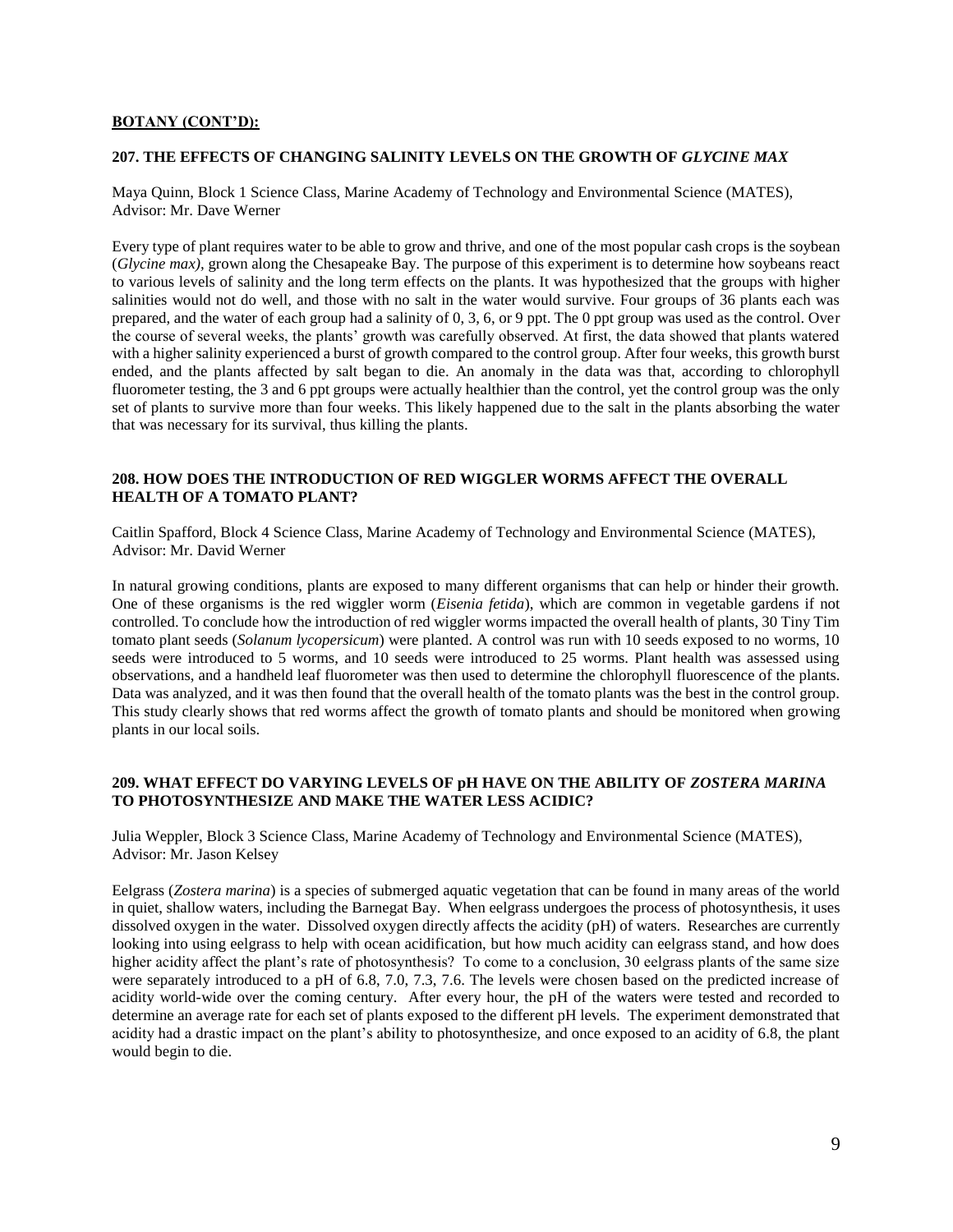# **EARTH AND SPACE SCIENCE:**

# **301. HOW DOES THE CORRELATION OF SEDIMENT CONDUCTIVITY AND WATER SALINITY RELATE TO PLANT GROWTH?**

Fiona Cheng, Block 4 Science Class, Marine Academy of Technology and Environmental Science (MATES), Advisor: Dr. John Wnek

Global warming threatens coasts with rising ocean levels and intense weather. These conditions can be harmful for vegetation growth and agricultural land. The objective of this research was to observe the correlation between sediment conductivity and the salinity of the water surrounding the sediment and the relation of that data to plant growth. For this experiment, 12 containers were used with salt water and sand for sediment. There were two salinities of water used, 10 ppt and 30 ppt, and two kinds of sand used, loamy sand and medium-coarse sand. Different sands were utilized to see the effect of sediment composition on conductivity of the sediment. Over a week, containers sat undisturbed and were tested every other day for salinity. Results showed that the sediment were substantially lower than the salinity of the water they were exposed to. Sediment composition proved to factor the conductivity; medium sand exhibited higher salinities than loamy sand of the same water concentrations. This meant that as oceans rise, the effect of the sea water will hinder plant growth and create harsher growing environments. Understanding the correlation between sediment and water conductivity is beneficial to the understanding of the future of our coastal environments.

# **302. SEASONAL DIFFERENCES IN WATER QUALITY OF THE BARNEGAT BAY VS. BEACH HAVEN WEST LAGOONS**

Isabella Cozzone, Block 4 Science Class, Marine Academy of Technology and Environmental Science (MATES), Advisors: Mr. Jason Kelsey and, Dr. John Wnek

During the summer of 2017 in Beach Haven West, the quality of the water in lagoons farther from the Barnegat Bay decreased resulting in a lot wildlife dying such as ducks and fish. I wanted to find out if it was the quality of the water decreasing or a bacteria in the water farther back into the lagoons. With the information that was researched, I hypothesized the water in the bay will have higher Dissolved Oxygen levels, pH levels in the 7.5-8.0 range, and cooler water temperatures than farther from the bay. I tested Dissolved Oxygen, pH, and water temperature approximately 300 meters from the bay and in the bay to see the difference in the results. I tested in winter and summer to receive more data. My summer results showed the pH levels higher, the Dissolved Oxygen lower and the water temperature higher in the bay. My winter results showed the pH levels lower, the Dissolved Oxygen lower, and the water temperature lower in the bay. The results contradicted the hypothesis showing there were higher Dissolved Oxygen, lower pH, and lower water temperatures around 300 meters from the bay. This information shows that the water's oxygen, acidity, and temperature may not have been the cause for the death of all the wildlife.

# **303. DETERMINING THE EFFECTS OF DIFFERING FERTILIZERS ON SOIL pH**

Alexander DeDuke, Block 3 Science Class, Marine Academy of Technology and Environmental Science (MATES), Advisor: Mr. Jason Kelsey

When the pH of soil is altered, a plant's ability to obtain resources is greatly limited. This experiment explored how fertilizers affect a soil's pH and why pH can be detrimental to plants/agriculture. In order to determine this, I collected soil samples from an isolated area in the Pine Barrens of New Jersey and separated them into ten pots. Each pot was filled with the same soil, but different fertilizers were applied to different pots. Three contained Fertilizer A, three with Fertilizer B, and three with Fertilizer C, while one didn't contain fertilizer, as a control. After adding distilled water once a day for three days, it was found that Fertilizer A barely altered the soil pH (decrease of 0.3 pH in three days). Fertilizer B, on the other hand, had a more detrimental effect (decrease of 0.8 pH in three days). Finally, Fertilizer C had a slight effect on pH numbers (decrease of 0.4 pH in three days). In the end, my research indicated that fertilizer must be used with caution when maintaining anything from a small garden to a whole farm. In the bigger picture, it was demonstrated that pH is easily altered by, including, but not limited to, fertilizer use.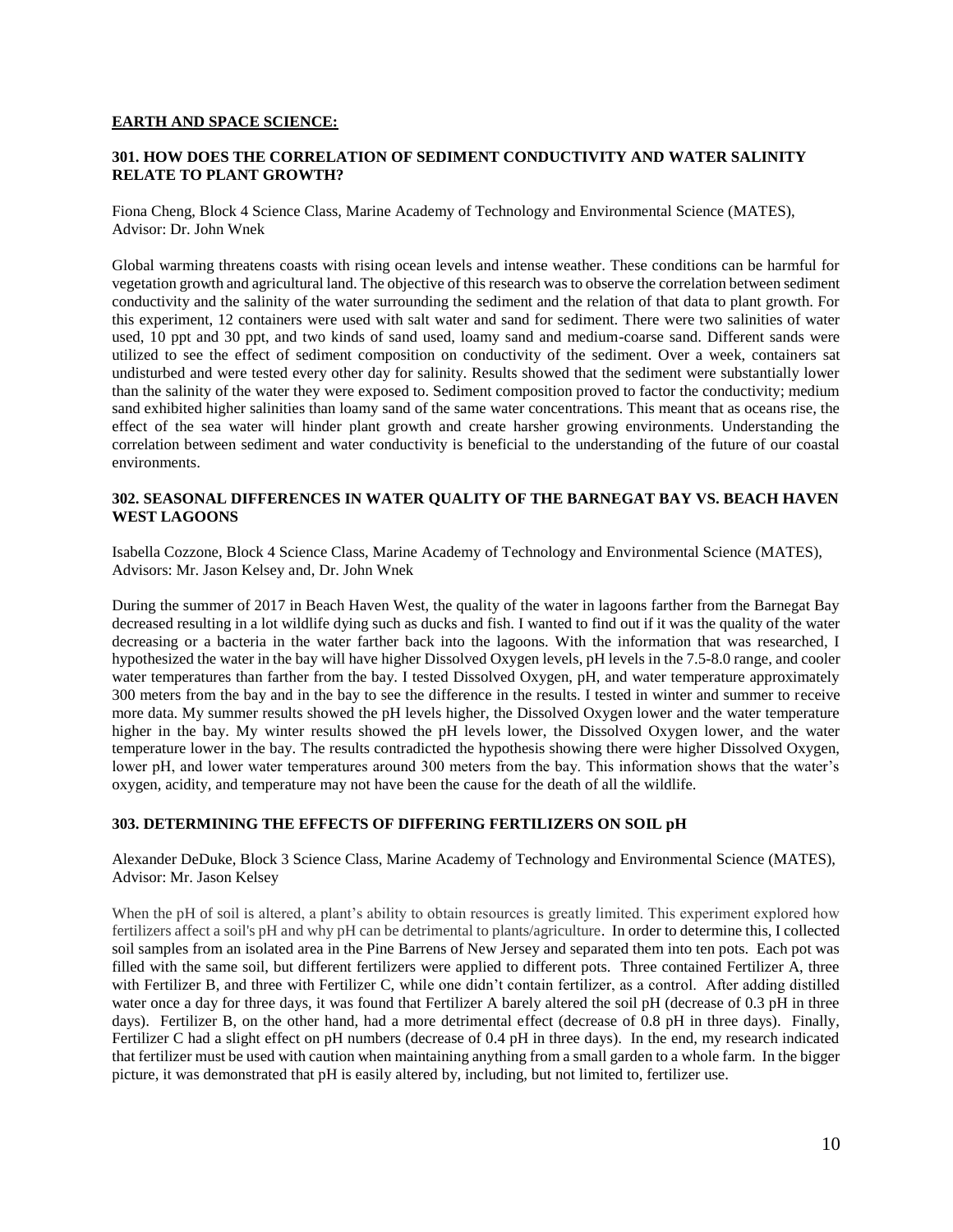# **EARTH AND SPACE SCIENCE (CONT'D):**

#### **304. BACTERIAL RESIDENCE TIME IN SAND AND WATER**

Emily Downs, Block 3 Science Class, Marine Academy of Technology and Environmental Science (MATES), Advisor: Mrs. Kelly Kelsey

During swimming seasons, scientist test waters for the indicator bacteria, *E. coli*. If the amount of bacteria is less than 200 colonies per 100 ml of water, it is deemed safe to swim in. However it has been theorized that bacteria has a longer residence time in sand than in water, which could contaminate the clean waters shortly after. I decided to test this hypothesis by taking five samples of sand and water and test the bacteria levels, especially of *E. coli* over a 5 week span. To test the water, I placed 1ml of sample into a Coliscan EasyGel® color indicator bottle, then into a petri dish. To test the sand, I used similar methods, only I flushed the sand with distilled water, then used that water in the indicator bottle. After the petri dishes were placed in an incubator for 24 hours, I counted the number of colonies. After all of my samples were tested, it was clear that the bacteria colonies in the sand had a significantly longer residence time. This data shows that since bacteria in the sand will have a longer residence time, it could lead to the waters that were deemed clean before being contaminated.

#### **305. THE IMPACT OF MELTING PERMAFROST ON OCEAN ACIDIFICATION**

James Kerwin, Block 3 Science Class, Marine Academy of Technology and Environmental Science (MATES), Advisors: Mr. Jason Kelsey and Dr. John Wnek

Permafrost is ground composed of rock, ice, and organic material that remains at 0°C for at least two years in a row. In Arctic regions, warming due to climate change is defrosting permafrost. If this warming continues at the current rate, millions of kilograms of permafrost will melt. This will potentially release large amounts of carbon into groundwater, lowering the pH and increasing the acidity of the oceans and lakes fed by the runoff. Ocean acidification has been shown to have a negative effect on marine ecosystems. My experiment tests the pH change of seawater due to melting permafrost. Five hundred grams of Alaskan permafrost each was placed in three perforated containers over three buckets filled with 1 liter of seawater. A fourth bucket, the control, held 1 liter of water without any permafrost. The containers were placed in an environment where they would be warmed from  $0^{\circ}$ C to  $3^{\circ}$ C to mimic the conditions in which the permafrost is melting in the Arctic. The pH of the seawater was tested each day. After 40 days, the data was analyzed, and it was found that two of the three test groups had a statistically lower pH overall than the control.

#### **306. THE CORRELATION BETWEEN pH LEVELS AND THE NUTRIENTS FOUND IN THE SOIL**

Leana Salgado, Block 1 Science Class, Marine Academy of Technology and Environmental Science (MATES), Advisor: Dr. John Wnek

The pH levels of soil are an important factor for determining the amount of nutrients soil has. This gives a better understanding of why some plants grow better and flourish in one type of soil than another. Since there is a better chance of finding nutrients in neutral to slightly acidic soils, plants will more likely to thrive in those areas. In this research 9 soil samples were collected from three different locations of Monmouth and Ocean counties. Additional 9 samples were collected seven days after the significant snowfall in the same locations. For each soil sample, pH level and an amount of nutrients (nitrate and phosphate) was measured. Data then was analyzed to determine the correlation between the soil pH level and nutrient availability. From the results after the snowfall it was observed that the nutrient availability increased whereas the pH level remained relatively unchanged. In the results (before the snowfall) when the pH was slightly acidic, ranging from 5.5 to 5.9, nitrate and phosphate availability was measured at 15 ppm and 1.44 ppm respectively. It is very unlikely for a large amount of nutrients to be in extreme pH conditions because when the soil is intensely acidic or alkaline the nutrients will not be able to dissolve into the soil. When the results presented a significantly acidic soil of pH 4, there was a lesser amount of nitrate and phosphate available (3 ppm and 0.39 ppm respectively). If the nutrients are not soluble then it won't be available for uptake by plant roots. Soil pH is important for plant life because fixing the pH level of the soil to where there are the most nutrients assists in the growth of plants. Analyzing soil uncovers many biological and physical properties that are important for plant nutrition.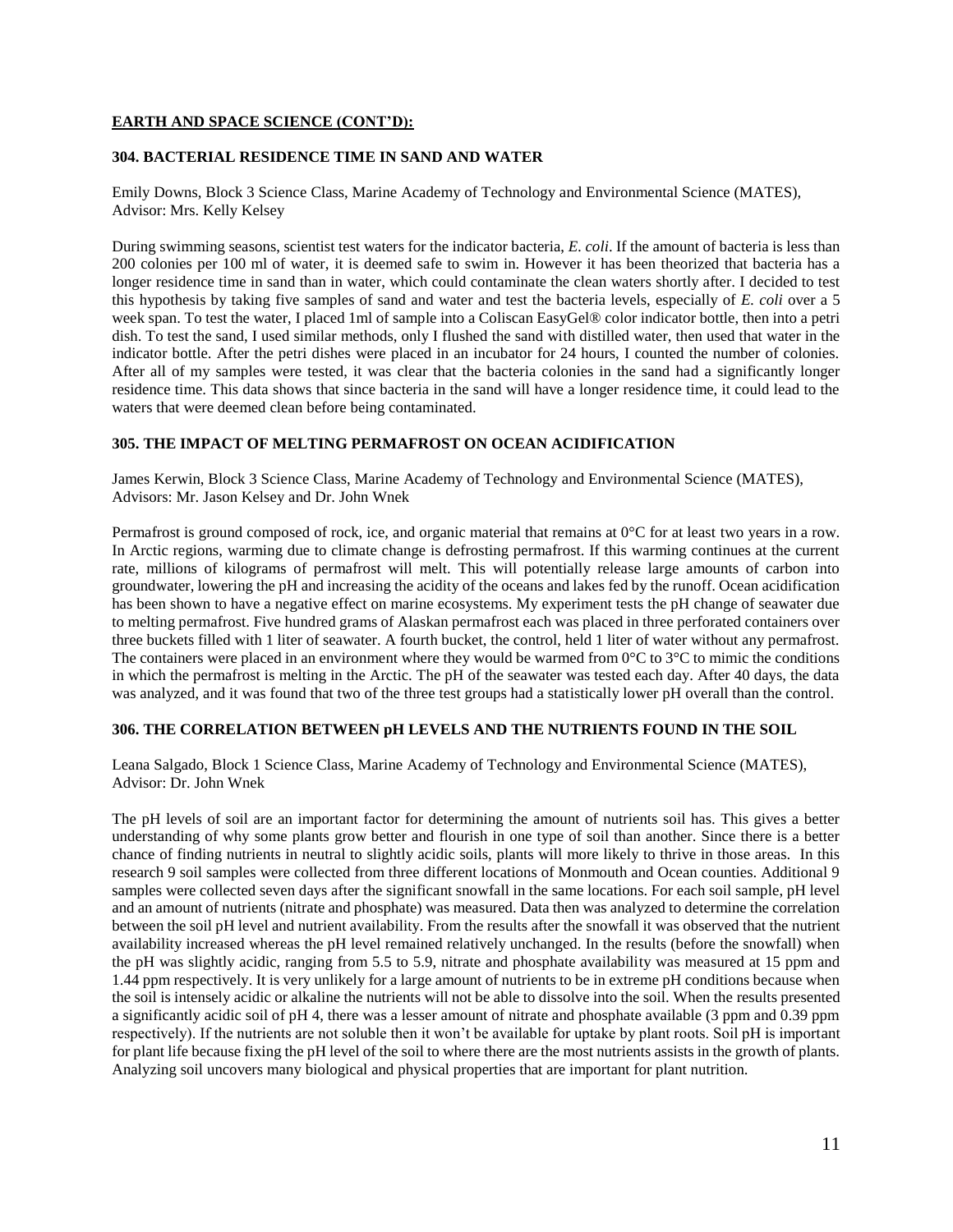# **EARTH AND SPACE SCIENCE (CONT'D):**

# **307. VIEWING THE TOTAL SOLAR ECLIPSE AND ACCURATELY PREDICTING THE MARGIN OF ERROR IN VIEWING PROJECTIONS**

Zachary Todd, Block 1 Science Class, Marine Academy of Technology and Environmental Science (MATES), Advisors: Mrs. Kelly Kelsey and Mr. Dustin Todd

The purpose of this research was to predict the margin of error of the viewing projections for the solar eclipse occurring on April 8th 2024. In order to do this, research was carried out on five solar eclipses from the past and margin of error for the viewing projections was found for each. These values were taken, and were then placed onto three graphs, each with a different type of trend line. The trend lines chosen were linear, exponential, and polynomial. Then the best and most logical trend line was chosen, which was the linear model. Though the linear model was chosen, the prediction for the 2024 solar eclipse was taken for each model. The exponential model predicted that the margin of error for the viewing projections would be 824.264941246 meters. The polynomial model predicted that the margin of error for the viewing projections would be -645.262494 meters. The linear model predicted that the margin of error for the viewing projections for the 2024 solar eclipse would be 215.2 meters.

# **308. WHAT IS THE BEST RATIO OF BROWNS TO GREENS FOR** *EISENIA FETIDAS* **TO FEED ON TO MAXIMIZE THE SPEED OF CONSUMPTION?**

Ethan Wong, Block 3 Science Class, Marine Academy of Technology and Environmental Science (MATES), Advisor: Mr. Jason Kelsey

The trash and waste we dump into the environment each year is usually buried underground or otherwise disposed of improperly, which has detrimental effects on the Earth but by using nature's natural decomposers, worms, we can cut down on the wastes that go straight to landfills. Worms eat a variety of substances, such as "brown food", or organic carbon sources, such as cardboard, and "green food", which are organic nitrogen sources, such as fruit skin. Worms eat brown foods and green foods at differing rates, so what percentage of browns-greens are most effective for worms to eat the fastest? By giving four groups of 50 worms differing ratios of browns-greens, 1:1, 2:1, 1:3, and 1:2, but keeping the amount of food the same, we can find out which ratio of food is the best for the most efficient disposal of wastes by measuring which group of worms eat through their portions the fastest. The results show that the 1:3 ratio of browns-greens performed the best, followed by the 1:2, 1:1, and 2:1, respectively.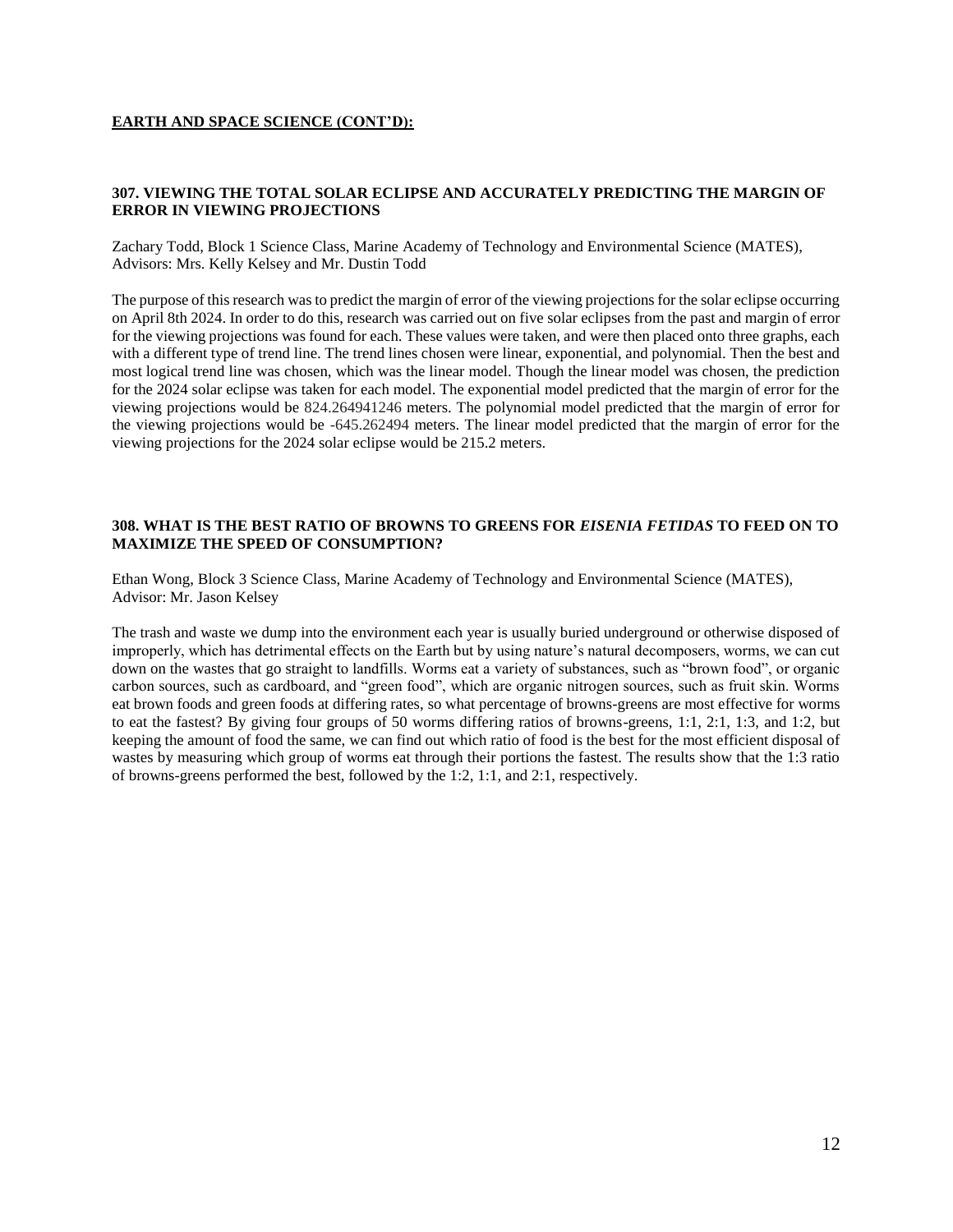# **ENVIRONMENTAL SCIENCE:**

#### **401. ALGAL BIOFUELS AND THEIR RELEVANCE IN MODERN SOCIETY**

Kaileb Cole, Block 4 Chemistry, Marine Academy of Technology and Environmental Science (MATES), Advisors: Mr. Jason Kelsey and Dr. John Wnek

Our current society is based on fuel consumption. From transport to production, all processes require fuel. A fossil fuel based society however, must soon come to a close. Due to high Carbon Dioxide concentrations in our air, and the decline of available oil, fuel prices are on the rise. Many scientists have turned to biofuels and other synthetic sources of power to aid our lust for energy in the modern age. I elected to look into algae to solve these concerns. I spent one month growing algae in direct sunlight, as well as red light, but to no avail. My algae had died, so I started over. I collected the algae and grew it again, under different conditions. This algae was better than the previous batch, but was not concentrated enough for a crude oil at the conclusion of a month. After this research, I determined that algae as a fuel source, while abundant, would be an expensive source in our market. Costing 10 dollars to the gallon of mass-produced fuel, and upwards of 25 to 30 dollars for a single gallon of homegrown fuel. At its present cost, and growth difficulties, algae is not the right path for energy.

# **402. ANALYSIS OF NITRATES, pH, CHLORINE AND COPPER IN FIRST DRAW VS. LATE DAY SAMPLES IN PUBLIC AND WELL WATER**

Alyssa Costello, Block 4 Science Class, Marine Academy of Technology and Environmental Science (MATES), Advisors: Mr. Jason Kelsey and Dr. John Wnek

Tap water is a vital part for everyday activities, whether it be cooking, drinking, etc... So it should not have any contaminants that could cause the water to become harmful. In my experiment I tested for chlorine (free, total, and combined), nitrates, pH, and copper in various East and West Jersey towns. I collected a first drawn A.M. and a P.M. sample from each town to compare if the water is worse coming out of the pipes after sitting all night. I looked for a correlation in chlorine to nitrate levels, copper to pH levels, and a difference in well and public municipal water. After analyzing my data I discovered that water with a lower pH had higher copper levels which means that the acidity of the water causes copper pipes to corrode and leak copper into the first drawn water. Also, East Jersey samples contained more nitrates because the towns were located in suburbs rather than the rural towns most of the West Jersey samples were from. A correlation was draw from the fact that well water had some of the lowest chlorine levels. This shows that well water does not receive the same purifying quality as public water. I did not find a big enough correlation between chlorine and nitrates.

#### **403. IS THERE AN ENVIRONMENTALLY CONSCIOUS WAY TO WASH A CAR?**

Matthew Learn, Block 2 Science Class, Marine Academy of Technology and Environmental Science (MATES), Advisor: Mr. Jason Kelsey

School sports teams often raise money through car washes. Leftover car wash is dumped and becomes runoff and enters Barnegat Bay. The presence of sodium alkyl benzene sulfonic acid, an ingredient in most car wash solutions, is acutely toxic to the organisms in Barnegat Bay. Given the prevalence of this type of fundraiser, as well as the personal hand washing of cars, a question arises. Is there an environmentally conscious way to wash a car? One possible solution is to use a water and vinegar car wash. To come to a conclusion, 150 brine shrimp *Artemia salina* were introduced into six shoebox size tanks. Two tanks had Blue Coral Car Wash introduced, two tanks had a water and vinegar car wash introduced, and two tanks had nothing introduced. After five days, results were recorded. This procedure was repeated three times. Data was analyzed and separated by tank and week. The Blue Coral Car Wash showed to be very harmful to the brine shrimp and therefore the environment. On the other hand, the water and vinegar car wash had no harmful effects on the brine shrimp.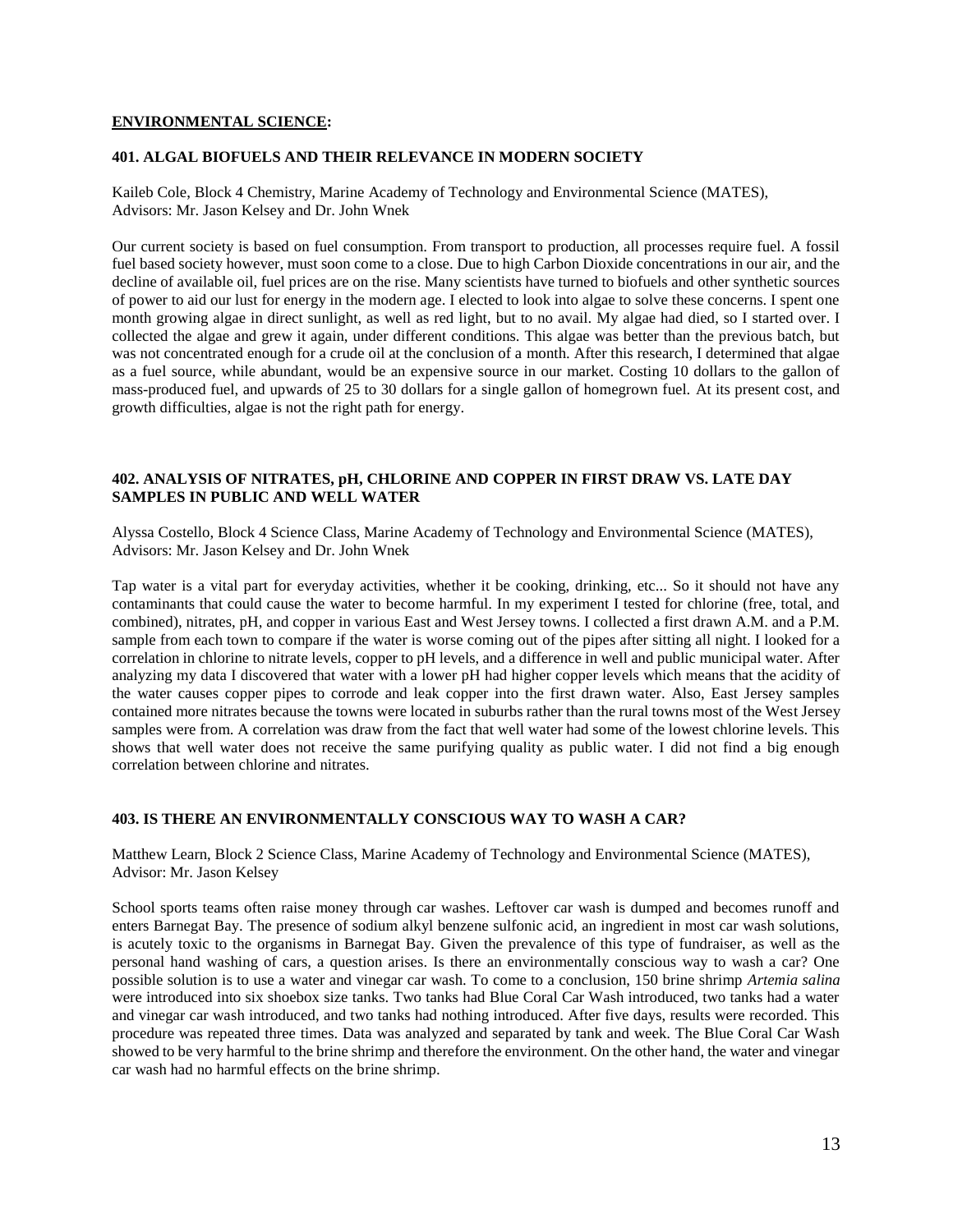# **ENVIRONMENTAL SCIENCE (CONT'D):**

# **404. THE EFFECTS OF RISING SEA LEVELS ON FRESHWATER DIATOMS**

Brigid McMahon, Block 3 Science Class, Marine Academy of Technology and Environmental Science (MATES), Advisor: Mr. David Werner

Diatoms are phytoplankton that are essential life on Earth, producing a large portion of the world's oxygen through photosynthesis. They can be found in almost all waters of the world, whether the environment is saltwater or freshwater. However, climate change may pose a threat to these vital organisms, through the alteration of their habitat. As sea levels rise, fresh inland waters become saltier, affecting the life that exists there. Phytoplankton such as diatoms are a strong indicator of a body of water's health, and measuring the water's chlorophyll is one method of monitoring them. Freshwater samples containing diatoms were taken, and the salinity was gradually increased to simulate rising sea levels. The chlorophyll from each sample was measured over a five week period, salt being added each week. After data collection and analysis, it was determined that the chlorophyll decreased as the salinity was increased. The diatoms in the water were dying, and no longer producing chlorophyll in the water samples.

# **405. QUANTIFYING A SOURCE OF POLLUTION IN PINE LAKE USING OPTICAL BRIGHTENERS**

Jillian Peslak, Block 1 Science Class, Marine Academy of Technology and Environmental Science (MATES), Advisors: Mr. Dave Werner and Dr. John Wnek

Pine Lake, NJ, has been considered a non-swimmable lake for many years. One such cause of this designation results from human runoff from the surrounding neighborhood, Pine Lake Park. To quantify a source of human pollution water samples were collected from throughout the lake and refrigerated to stabilize the samples, and then brought into the laboratory at the Marine Academy of Technology and Environmental Sciences to be analyzed. An Aquaflor Handheld Fluorometer was used to measure the amount of optical brighteners, in the water that could directly indicate human sources. The pH of each sample was also tested. Samples were taken over the course of four months, from November 2017 to February 2018. During this time period Pine Lake was lowered and the bed of the lake was exposed during the winter months. Nineteen water samples were tested, along with three ice samples and one sample of mud from the bottom of the lake. After testing it was revealed that optical brightener levels were higher during the warmer month (November) and dropped significantly with the lowering of the lake and the decrease of air temperature. The results indicated that few optical brighteners were found near storm drains throughout Pine Lake Park in the winter; however the evidence that there were higher levels in the fall made it apparent that there is a negative human impact on Pine Lake.

# **406. THE EFFECTS OF INTRODUCING** *CAREX PENSYLVANICA* **INTO ENVIRONMENTS WITH DIFFERENT SALINITIES**

Madison Surette, Block 1 Science Class, Marine Academy of Technology and Environmental Science (MATES), Advisor: Mr. Dave Werner

Many salt tolerant plants can be found in the Pine Barrens of New Jersey. The Pine Barrens are well within the reach of salt spray and the soil pH is constantly. *Carex pensylvanica* is a type of ground covering sedge found in oak forests and acidic soils. It is important to recognize the plasticity of abundant Pine Barren plants because these areas are growing progressively more acidic due to climate change. It was hypothesized that the optimum level soil pH for *Carex pensylvanica* was 4.6. To determine the effects of introducing *Carex pensylvanica* into environments of different salinities, specimens were collected and planted into standardized Pine Barren soil composition. The pH levels were manipulated by adding acidic solutions to distilled water and watering the vegetation. Health deterioration was recorded through visual and tangible signs such as browning, low moisture, and dryness of the blades. The results of this study have shown that the optimum pH for *Caren pensylvanica* is roughly 6, and the plant has a high resilience to drought and increased acidity. The ability of the vegetation to withstand such salinities makes it a functional coastal plant.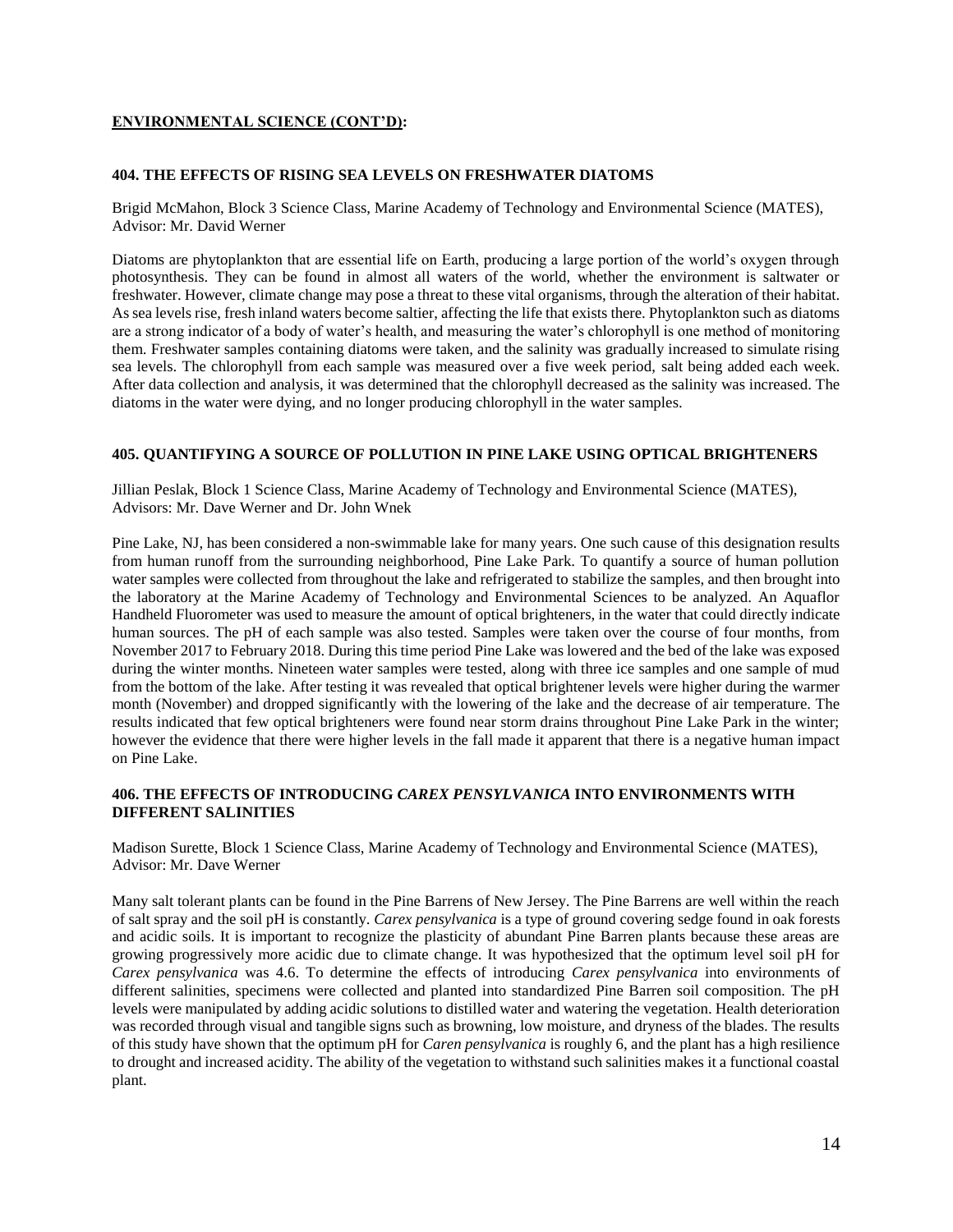# **ENVIRONMENTAL SCIENCE (CONT'D):**

# **407. THE BIOREMEDIATION OF BISPHENOL A AND THE EFFECTS ON** *ARTEMIA SP.*

Lana Van Note, Block 2 Science Class, Marine Academy of Technology and Environmental Science (MATES), Advisor: Dr. John Wnek

Bisphenol A (BPA) is a synthetic chemical that is extensively used in the fabrication of polycarbonate plastics. Biomagnification of BPA in the oceanic consumer-resources system raises concern for the health of both humans and marine ecosystems. Degradation processes with microorganisms are used in industry to reduce pollutants like BPA in wastewater and groundwater. This study examines the use of this type of bioremediation. Primary consumers (brine shrimp) were used to determine whether the effects of BPA were better tolerated than the effects of microbial degradation of BPA and the resulting byproducts. *Artemia sp.* trials were exposed to either saltwater spiked with only BPA or BPA with *Pseudomonas putida,* both in aerobic conditions*.* Specimen were exposed for 12 hours to observe changes in behavior or appearance. UV-spectrophotometry and a T-test showed that the amount of BPA significantly decreased in trials with the microbe. Wet-mount slides were analyzed with Imagej to compare physical changes. Specimen in habitats containing the microorganism had a significantly stronger body structure and length as compared to specimen exposed to only BPA. However, the average body length was 71% shorter than null specimen. Results suggest that no additional toxicity was added by the presence of *Pseudomonas putida* degradation.

#### **408. HOW OFTEN IS PRODUCE HANDLED?**

Sarah Zhang, Block 3 Science Class, Marine Academy of Technology and Environmental Science (MATES), Advisor: Mr. Jason Kelsey

When buying from a public market, food is handled by many people. Customers inspect produce to make sure there are no defects. For this reason, people tend to rinse their food before consuming it. However, it's hard to know how many people have handled the food and if rinsing it will help. How often is produce handled? In my project I tested the produce from my local supermarket for fingerprints. Using a fiberglass brush I dusted latent fingerprint powder on the fruit or vegetable to reveal the fingerprints. I then used lifting tape to remove the fingerprints from the surface of the crop and onto a fingerprinting card. This was conducted on pears, apples, grapes, cucumbers, and tomatoes. From the produce tested, most yielded fingerprints. However, most were partial due to the surface of the fruits and vegetables not being smooth and flat. The results show that, though it's not often seen, the food that you buy has been touched and handled by other individuals.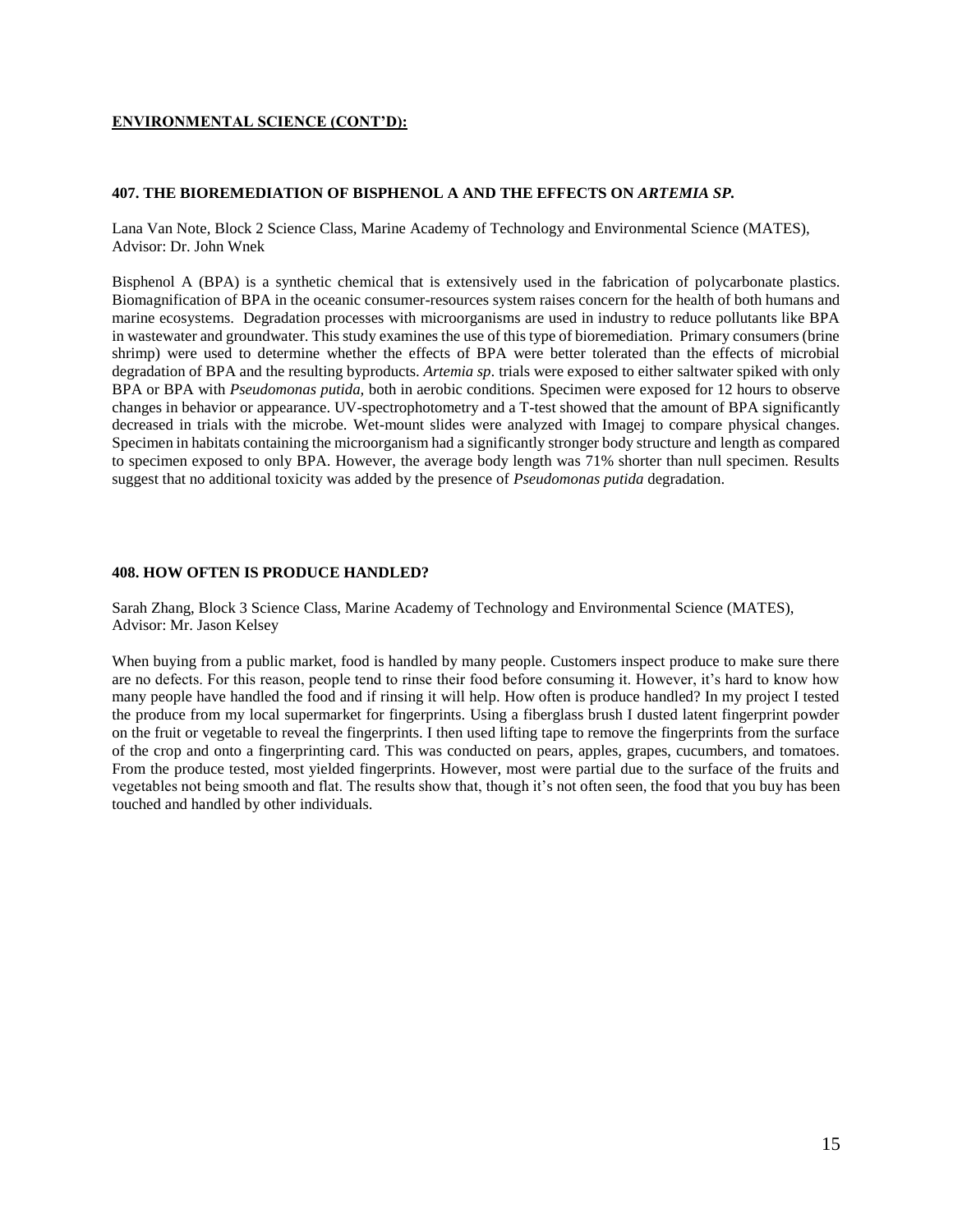#### **HEALTH, MEDICINE AND SPORTS:**

# **501. THE DURATION OF RECOVERY TO BASE-LINE VITALS AFTER SWIMMING ONE-HUNDRED YARDS OF EACH STROKE**

Alessandro Barlotta, Block 4 Science Class, Marine Academy of Technology and Environmental Science (MATES), Advisors: Dr. John Wnek and Mr. Jason Kelsey

The sport of swimming consists of four strokes, butterfly, backstroke, breaststroke, and freestyle, all with differentiating techniques and muscle usage. In each, a change can be observed in the vitals of blood pressure, heart rate, and oxygen saturation after intense, usually anaerobic, swims. To observe and measure which stroke would lead to the slowest decrease to base-line level heart rate, blood pressure, and oxygen saturation, eight subjects sprinted one hundred yards of each stroke and had their blood pressure measured every three minutes and their heart rate and oxygen saturation measured every fifteen seconds for two minutes and every minute after that. The results suggested that breaststroke had the longest recovery time for blood pressure at an average of 315 seconds, backstroke had the longest recovery time for heart rate, at an average of 199 seconds, and freestyle had the longest recovery time for oxygen saturation, at an average of 51.875 seconds.

# **502. INVESTIGATING IF DIFFERENT TYPES OF DISINFECTANTS ARE MORE EFFECTIVE AT ELIMINATING BACTERIA**

Declan Botwinick, Block 3 Science Class, Marine Academy of Technology and Environmental Science (MATES), Advisor: Mr. David Werner

The purpose of this experiment is to investigate how much bacteria will be eliminated by two different types of Purell products. These products are Purell Alcohol-Free Foam Hand Sanitizer and Purell Hand Sanitizer (includes Alcohol). The bacteria that I will be using for this experiment is *Escherichia coli.* For this experiment, the independent variable is the different concentrations of the Purell substance, or the percentage. The dependent variable is how much of the bacteria will be eliminated by a Purell product. I am testing this because in schools, like MATES, there has been a change from Purell with alcohol to the non-alcoholic version. My hypothesis was that the Purell Alcohol base Hand Sanitizer would be more effective at eliminating the bacteria. Three trials were run and the results suggested that the Purell Alcohol base was more effective at eliminating bacteria. It eliminated bacteria more effectively in two of three trials. In terms of overall bacteria counts, the Purell Alcohol base killed 92% of the bacteria while the Purell nonalcohol base killed only 86% of the bacteria. The experiment shows that alcohol-based sanitizers are more effective.

# **503. THE EFFECT OF DANCE ON COGNITIVE FUNCTION**

Daniela Covello, Block 4 Science Class, Marine Academy of Technology and Environmental Science (MATES), Advisors: Mr. Jason Kelsey and Dr. John Wnek

Dance is a physical activity that demands stamina in not only the body, but the mind. To be able to move your body in a plethora of ways, perform countless pieces of choreography, and dance harmoniously with music all while under pressure, requires a brain that can handle multiple tasks simultaneously without strain. All of these things are the requirements of every dancer, and the science behind it correlates to *cognitive function.* Cognition can be defined as the ability to think, recollect, and process the concept of thoughts subconsciously. By practicing these skills constantly and all at once can heighten said skills. Each day dancers practice and perfect a performance, they are merely strengthening their cognition skills. In this experiment, 76 participants completed a short quiz comprised of three questions testing cognitive ability, created by Dr. Shane Frederick, Yale University professor. Of the 76 people tested, 38 were dancers (people who practice dance at least 10 hours a week), and 38 were not; all participants were within the range of 14-17 years of age. After analyzing the data, it was conclusive that those who dance did in fact receive higher scores than those who do not. These results suggest that people who practice the art of dance often are likely to have heightened cognitive function.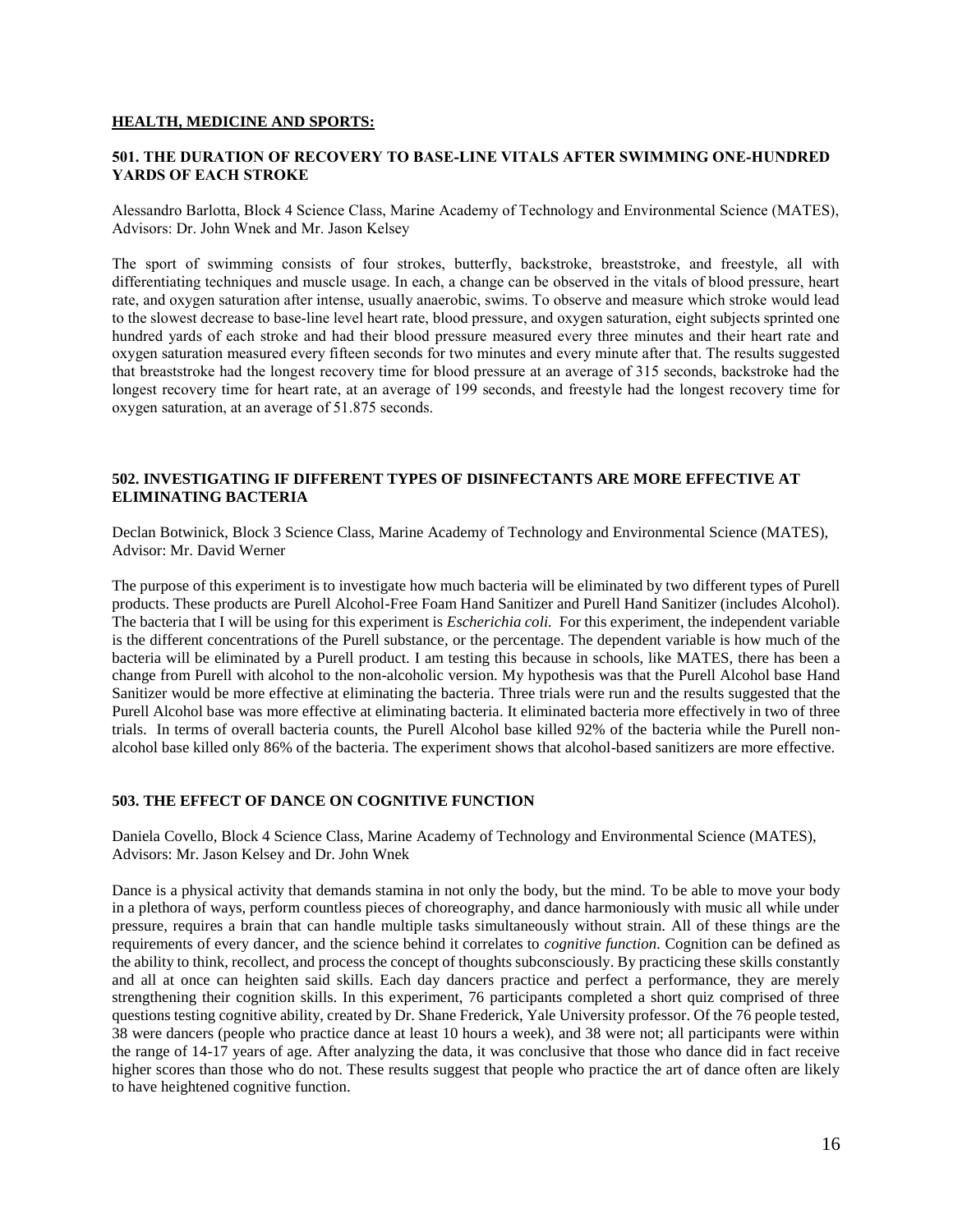# **HEALTH, MEDICINE AND SPORTS (CONT'D):**

# **504. THE EFFECT OF VARYING pH LEVELS ON THE REPRODUCTION RATE OF** *ESCHERICHIA COLI*

Alexis Jankovich, Block 1 Science Class, Marine Academy of Technology and Environmental Science (MATES), Advisor: Dr. John Wnek

Escherichia coli is a gram negative bacteria commonly found in the intestinal tract of humans. Some strains are pathogenic and can cause gastrointestinal problems among humans; however, many strains are not harmful, and are even part of a healthy human digestive tract. The purpose for investigating this experiment was to take the average of a water body and see whether rain events will lower the pH to around 7 where the highest number of colonies would grow making the water body unsafe. The average pH of rain water is 5.6. This would only occur if the pH of the water body was above seven, which is quite common in summer droughts. It is hypothesized that when the bacteria is exposed to the neutral pH of 7, the conditions will be the most optimal, cultivating the greatest reproduction rates of the bacteria. Nutrient rich agar was experimentally altered using distilled white vinegar to acquire the pH level that was necessary for the experiment. The each pH level had five trials and there were 7 pH levels in total. After the agar was poured into the petri dishes, the petri dishes were streaked with Luria Broth treated with Escherichia coli and placed upside down in the incubator at 34° Celsius to reproduce. The bacteria was examined every other day and each time it was checked upon data was collected and analyzed. From this experiment, it was concluded the pH level of 7 proposed the foremost optimal living conditions for the bacteria.

# **505. COMPARING THE ULTRAVIOLET BROAD SPECTRUM PROTECTION SPECIFIC TO CHEMICAL AND MINERAL/BOTANICAL SUNSCREENS**

Hayley Jankowski, Block 3 Science Class, Marine Academy of Technology and Environmental Science (MATES), Advisors: Mr. Jason Kelsey and Dr. John Wnek

People everywhere use sunscreen to protect their bodies from the sun's ultraviolet rays, but the chemicals used for shielding our skin can damage our bodies in other ways. The manufactured chemicals stunt our production of antioxidants and disrupt natural hormones; therefore, damage to DNA, lipids, and proteins might occur along with the disruption of sexual development and reproduction. However, there are alternative sunscreens that involve pure, natural ingredients that reflect UV rays instead of absorbing them, yet many people are unsure if these natural sunscreens can provide the same broad spectrum protection as commercial sunscreens. Thus, this experiment was designed to measure the overall protection provided by three natural sunscreens and a standard chemical sunscreen. Each sunscreen was spread evenly on plastic wrap, and tested nine times, and then nine times again after being doused in water and then dried. Using a UV detector it was determined that all the sunscreens provided sufficient protection for the fall season, but Sunscreen 3, a mineral based sunscreen, allowed the least amount of rays through to the detector.

# **506. THE EFFECTIVENESS OF CONCUSSION BANDS TO PROTECT THE BRAIN FROM INJURY**

Morgan Montana, Block 3 Science Class, Marine Academy of Technology and Environmental Science (MATES), Advisor: Mr. Jason Kelsey

This research project centered on testing the ability of concussion bands to reduce impact force to the head upon hitting the ground. Many youth athletes sustain concussions and there is a lack of scientific research to validate solutions. To evaluate if concussion bands are a reasonable solution, a device was made to drop a human bust filled with gelatin and an accelerometer inserted from a controlled height. The bust was dropped with the device with and without a headband. Upon looking at the data, it was discovered that the average x value Gs decreased by 42.4%, the average y value Gs decreased by 87.5%, and the average z values decreased by 29.1%. The average of all the axis gforce decreases is 53%. These values show that the headbands did aid in reducing impact force and therefore may prevent concussions. With impacts of 36 Gs when unprotected and 24 Gs with a headband, this may reduce concussion rates substantially if used. Reduced concussion rates in youth sports could allow more athletes to feel comfortable playing and less athletes to be affected in their future by a traumatic brain injury.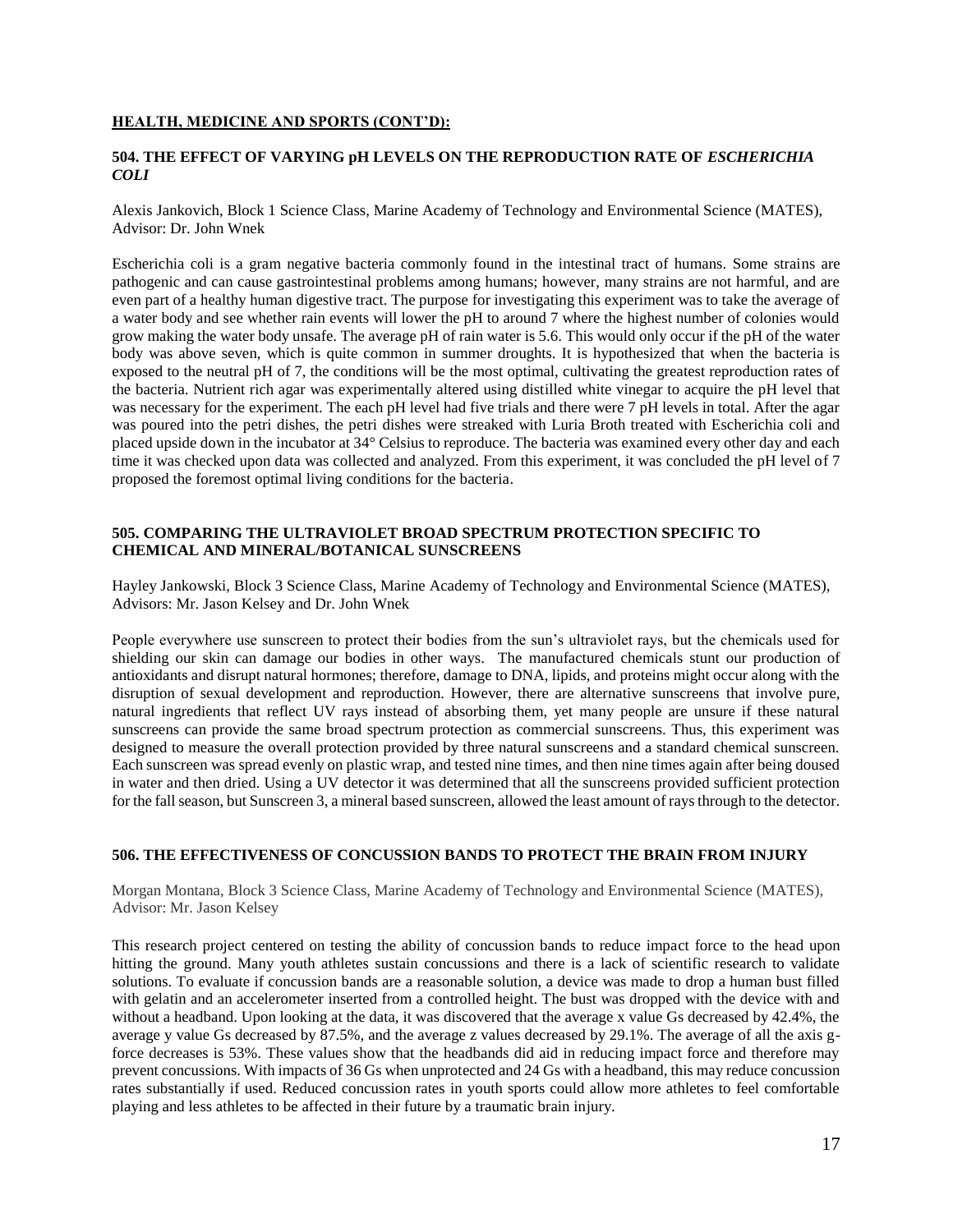# **HEALTH, MEDICINE AND SPORTS (CONT'D):**

# **507. THE INFLUENCES DIFFERING SANITIZED SURFACES HAVE ON** *ESCHERICHIA COLI'S*  **GROWTH RATE***.*

Makana Steinmetz, Block 4 Science Class, Marine Academy of Technology and Environmental Science (MATES), Advisor: Mrs. Kelly Kelsey

The purpose of this experiment was to determine how sanitizing wipes frequently used in healthcare (Medical Germicidal Wipes) affected the growth rate of bacteria, specifically non-pathogenic *E. coli*. It was hypothesized that, once sanitized, wood would minimize the bacteria's growth rate the most due to wood already possessing antibacterial characteristics, such as its durability and composition. The three surfaces, including varnished wood, tile, and water resistant sheetrock, were each treated with a Luria broth containing strains of *E. coli*, then sanitized with a Medical Germicidal Wipe. Samples were then swabbed and cultured for two weeks. The results showed an increase in growth rate for all three surfaces, therefore refuting the hypothesis. These results, however, show that healthcare environments must be conscious about when and how long ago a certain surface was disinfected. If not, more bacteria will appear than originally theorized. Hospitals need to aware of when a certain type of surface is going to experience its highest increase in *E. coli's* growth rate, or any bacterium for that matter, so they can sanitize the surface periodically and properly. A new method on how cleaning procedures should be done will also aid the sterilization of bacteria, in place of the wipes. The percentage of bacteria killed was not determined in this experiment; only how quickly the survivors were capable of reproducing.

# **508. DOES LEAD APPEAR IN LIPSTICKS?**

Anna Valente, Block 1 Science Class, Marine Academy of Technology and Environmental Science (MATES), Advisor: Mr. Dave Werner

Lipsticks are often made with colorants that contain lead. Although the government has the ability to track all of the chemicals in cosmetics, lead, a toxic substance, is still often used in lipsticks. No amount of lead is safe, as it can build up and cause health problems such as cardiovascular effects, increased blood pressure, decreased kidney function, reproductive problems in both men and woman, fetal defects and premature birth in pregnant women. This leads to a concerning question- does lead appear in a significant amount of lipsticks? To come to a conclusion, 15 different lipsticks were purchased and tested for lead with the Lead Inspector Lead Test Kit. The lipsticks tested ranged from cheap, \$1 lipsticks made in China, to well known drugstore brands, to high-end and luxury lipsticks made in the USA and Europe. The data from the tests was collected and analyzed, and it was found that 7 out of 15 (46.7%) of lipsticks had lead in them. The amount of lead ranged from 1-7 ppm. The amount of lead wasn't related to the cost of the lipstick studied, as lead was found in the "super-cheap", drugstore, and high-end lipsticks.

# **509. HOW THE METHOD IN WHICH A SOCCER BALL IS KICKED AFFECTS ITS PROPERTIES OF SPEED, DISTANCE, AND HEIGHT**

Blake Weiner, Block 1 Science Class, Marine Academy of Technology and Environmental Science (MATES), Advisor: Mr. David Werner

The objective of this project was to observe different methods of kicking a soccer ball, and to see which method was the best. The three aspects that were being looked at were the measure of height, distance, and speed. A spring-loaded leg with a foot was created to keep testing consistent. In total, 130 successful trials were completed. The soccer ball was divided into nine different sectors, and the foot angle was separated into five different angles. The height was found by utilizing a slow motion camera to view the ball striking a lined paper system. The results of the experiments prove that kicking the ball at different places with different foot angles have a direct correlation with the ball's attributes of speed, distance, and height. It was found that kicking the bottom of the ball with a low foot degree results in a greater height and speed. Additionally, kicking the ball with a high angle degree in the middle of the ball produces a great distance. The results of this experiment show a methodized procedure that can be used to obtain a specific type of kick, thus revealing the success of the experiment.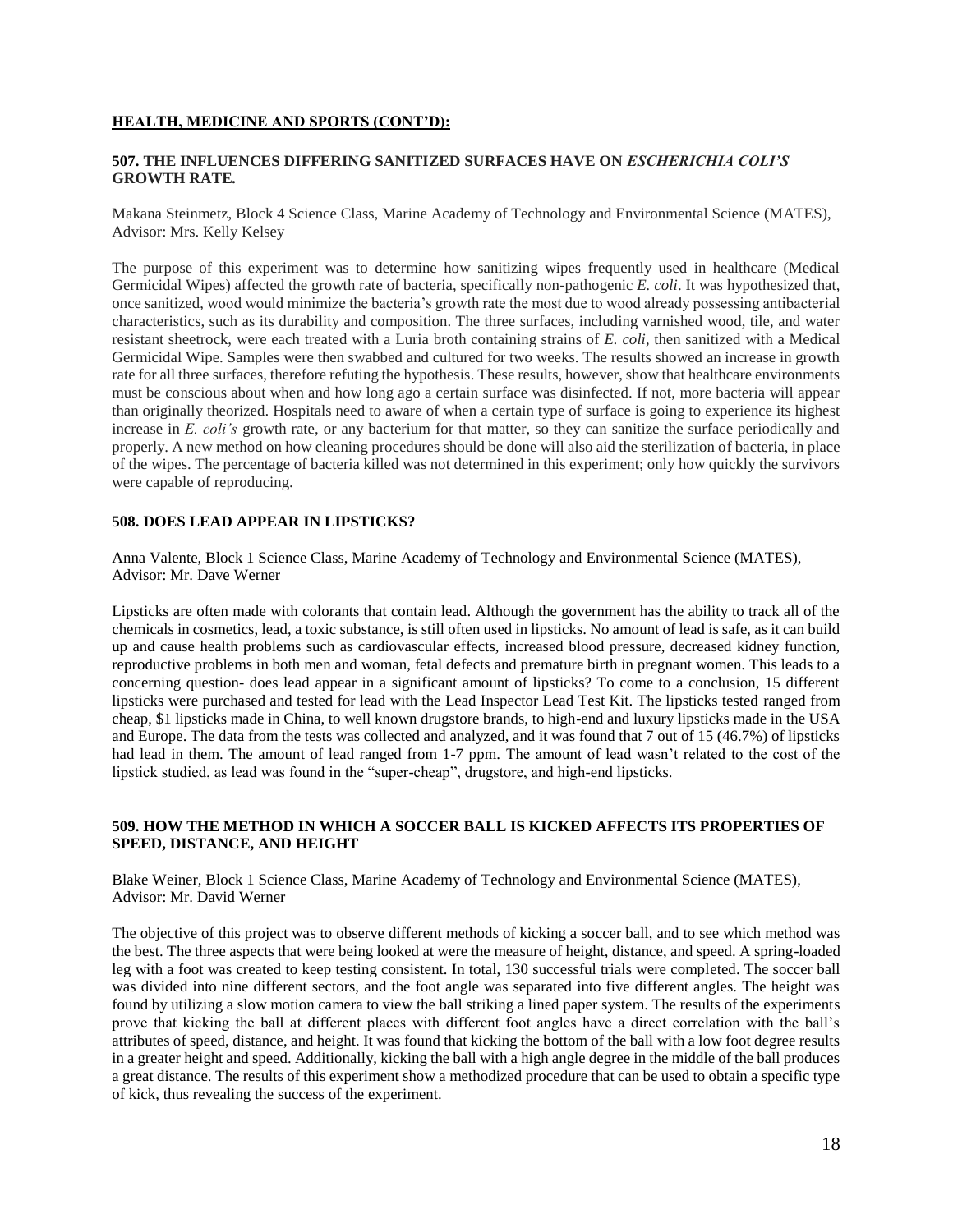# **MARINE SCIENCE AND BARNEGAT BAY STUDIES:**

# **601. RATES OF SHELL MASS DISSOLUTION IN ACIDIC WATER AMONG** *GEUKENSIA DEMISSA* **OF DIFFERENT ORIGIN**

Don Bonifacio, Block 3 Science Class, Marine Academy of Technology and Environmental Science (MATES), Advisor: Mr. Jason Kelsey

In waters of high acidity, the calcium carbonate in shells of the Atlantic ribbed mussel (*Geukensia demissa*) have the potential to dissolve in low pH waters through chemical reactions, and this may lead to the shell thinning in these acidic environments. After years of increasing acidity in marine waters, will the shells of *G.demissa* have different rates of shell dissolution depending on the pH levels of their origin? By comparing the shell mass dissolutions rates of *G.demissa* from areas of differing pH levels, it can be determined which shells from which location will experience the faster rate of dissolution and largest loss in mass. Shells from two locations, one with the pH of 8.5 and the other with 8.0, will be placed in containers holding acidic water with different levels of acidity. A total of 12 shells of *G.demissa* have been kept in a container with the pH levels of 7.4, 5.5, and 4 for 14 days to dissolve. The results of the experiments showed that overall five of the six shells from the area of lower pH tended to dissolve at a faster rate than the shells of the area with a higher pH level.

# **602. EXAMINING SHIFTS IN SEASONAL DIVERSITY OF SPECIES OF ZOOPLANKTON IN THE NORTHERN AND SOUTHERN BARNEGAT BAY**

Samantha Glover, Block 4 Science Class, Marine Academy of Technology and Environmental Science (MATES), Advisors: Mr. Jason Kelsey and Dr. John Wnek

Diversity is an important factor when looking at the condition of an environment, as a sudden loss or increase can be a sign that something is not right. However, there can be natural shifts during seasonal changes. In my project, I looked at the shifts in diversity of zooplankton species in the inlets of Barnegat Bay: Barnegat Inlet, Manasquan Inlet, and the Little Egg Harbor Inlet during the fall to winter. The purpose being to find which inlet had the most diversity and if there would be a decrease in diversity due to that shift. I used a plankton net to collect my samples and a microscope to examine them. A guide to marine zooplankton was used for identifying them. My data was graphed and species richness and indexes of diversity were used to analyze it. Barnegat Inlet had the most diversity, the fall test being the most diverse. It is seen as the season is changing, that the overall diversity is decreasing as some species are frequently being seen. Plankton studies are limited, especially when it comes to diversity, and this just further shows how diversity is not only limited to animals capable of being seen.

# **603. HOW THE BIOLUMINESCENCE OF THE MARINE** *PYROCYSTIS LUNULA* **(DINOFLAGELLATE) IS AFFECTED BY CHANGES TO SALINITY**

Diya Jariwala, Block 2 Science Class, Marine Academy of Technology and Environmental Science (MATES); Advisors: Mr. Jason Kelsey and Dr. John Wnek

*Pyrocystis lunula* (marine dinoflagellate) live in tropical areas where there is warm water (21-32 degrees Celsius) and salinities around 35 ppt. The purpose of this project was to examine the changes in the bioluminescence when dinoflagellate cultures are put into different salinities. My hypothesis states that the bioluminescence brightness will grow dimmer as the salinity increases. To test this, dinoflagellates were cultured in salinities that ranged from 25 ppt and 45 ppt. Two methods were then used to analyze the bioluminescence of the cultures. A spectrophotometer was used to determine the amount of light reactivity in each culture based on certain wavelengths and a photometer was used to measure the amount of light emitted by each sample in photons. The results indicate that as the salinity levels increase, the light intensity of the cultures did as well. Statistical analysis showed a significant difference (P<0.0001) in the light intensity between dinoflagellate cultured in each of the salinity values with 45 ppt showing the greatest intensity. This research is important because it exposes how dinoflagellate emit more light in higher salinity ranges. In addition, studies show that dinoflagellate can only grow if the salinity levels are over 30 ppt and the temperature is greater than 10 degrees Celsius. This project concluded that marine dinoflagellate emit more light when in higher salinities due to the danger the increased salinity provides to the organisms.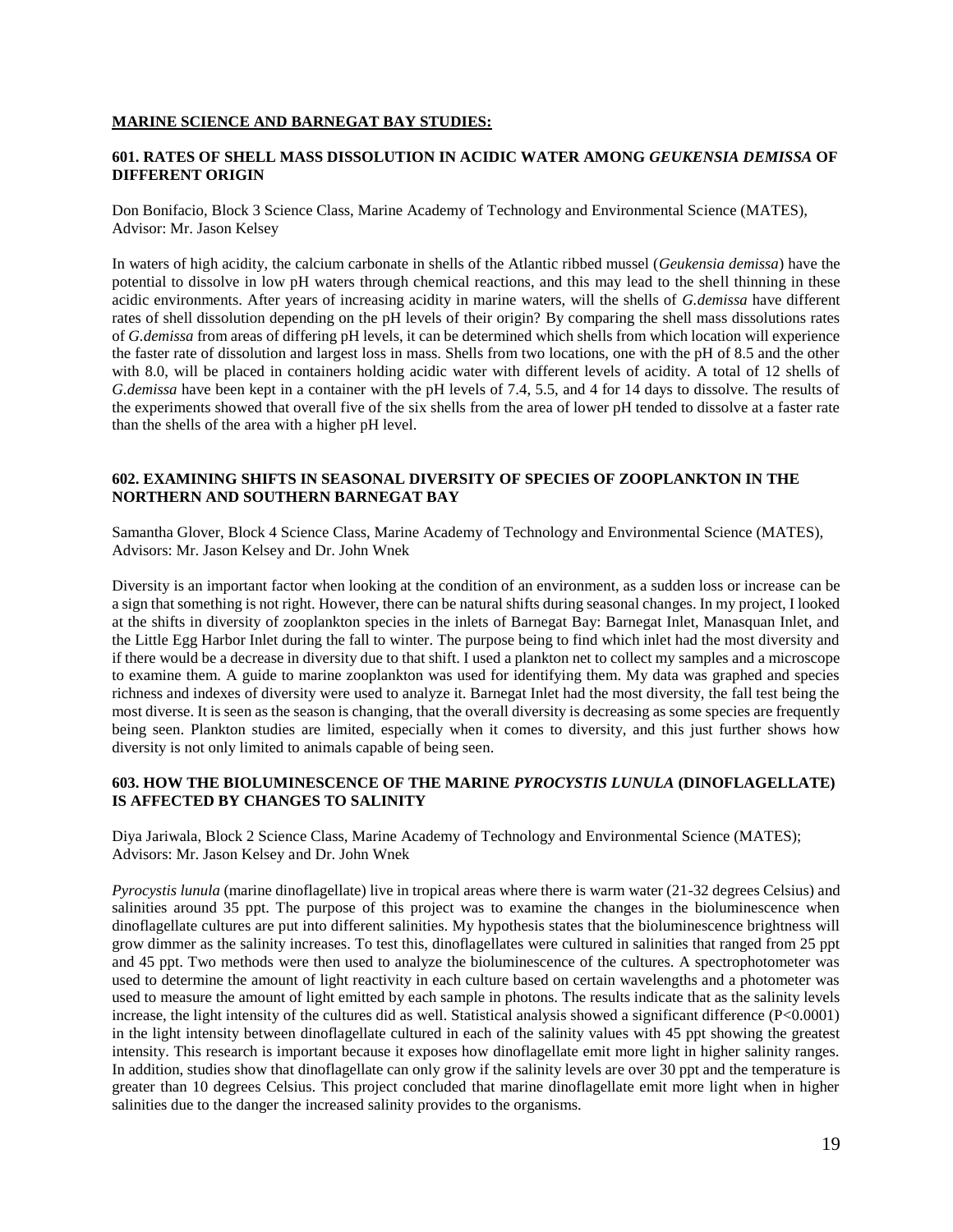# **MARINE SCIENCE AND BARNEGAT BAY STUDIES (CONT'D):**

# **604. THE EFFECT THE SIZE OF THE** *CALLINECTES SAPIDUS***' PREY HAS ON DETERMINING THE LIKELIHOOD OF ITS CONSUMPTION**

Kayla Johns, Block 4 Science Class, Marine Academy of Technology and Environmental Science (MATES), Advisor: Mr. Jason. Kelsey

The *Callinectes sapidus*, or blue crab, is known to be an opportunistic feeder; however, do they take into account the size of their prey before consuming it? In order to answer this, an isolated crab was given one 3cmx2cmx1cm piece of tilapia that equaled 0.3 ounces, and six 1cmx1cmx1cm pieces of tilapia that totaled 0.3 ounces, at one time. This was performed once a day on a total of three different crabs. After the crab was done eating, the remaining pieces of tilapia were weighed and the amount of food the crab ate of both sizes of tilapia was recorded (in ounces). Then, the total amount of each size of tilapia eaten between all three crabs were averaged, and it was revealed that the average amount of the 3cmx2cmx1cm piece consumed each day was slightly higher than the average amount of 1cmx1cmx1cm pieces consumed. A t-test was then performed and determined that the difference in the two means was statistically different, suggesting that there is a connection between the size of a blue crab's prey and its chance of consumption.

#### **605. RED-JOINTED FIDDLER CRABS (***UCA MINAX***) REACT AND RESPOND TO DIFFERENT ENVIRONMENTAL CONDITIONS**

Jared Longo, Block 2 Science Class, Marine Academy of Technology and Environmental Science (MATES), Advisors: Mr. Jason Kelsey and Dr. John Wnek

Many people know that global warming and habitat loss are two very devastating factors for many species. To figure this out, red-jointed fiddler crabs (*Uca minax*) were studies to see if varying environmental factors would help or harm them. Throughout this research, four experiments were conducted: lighting, heat, salinity, and substrate. Data was then recorded to see if there was a preference during any of the experiments. It was concluded that they could easily adapt to the mud being added over sand and the temperature being changed. The differences were that a slight preference was shown over higher salinity and they disliked the light. Two main observations were made as well as the experiments. The first is that individual personalities within the crabs were shown, giving them more diversity and chance to adapt. The other is that each has shown a need for their own territory. Overall, they were highly adaptable, but habitat loss is still a threat because it would put them in more direct sunlight as well as limit their territory.

# **606. WHAT EFFECTS DO** *CRASSOSTREA VIRGINICA* **HAVE ON NITRATE AND PHOSPHATE LEVELS IN BARNEGAT BAY**

Autumn Newman, Block 4 Science Class. Marine Academy of Technology and Environmental Science (MATES), Advisors: Mr. Jason Kelsey and Dr. John Wnek

*Crassostrea virginica* (the North American Oyster) is an oyster species native to the eastern coast of the Americas. They are filter feeders with the ability to filter small particles and nutrients out of the water. Barnegat Bay is currently in a eutrophic state where high nutrient levels can be observed. The purpose of this project was to analyze the effects that the North American Oysters have on nitrates and phosphates in Barnegat Bay. The hypothesis states that given time, the oysters will improve the water quality by removing some of the nitrates and phosphates. To determine how nitrate and phosphate levels in the Barnegat Bay can be affected, the oysters were placed in 68 liters of water from Barnegat Bay. Every eight hours a sample was taken and tested for nitrate and phosphate levels. The results, partially supporting the hypothesis, showed that nitrates and phosphates were removed from and released back into the water, not consistently improving the water quality in terms of nutrients, varying from each test set. To conclude, *Crassostrea virginica* are in fact able to filter out nitrates and phosphates, although in some trials the water quality did not improve as much as anticipated.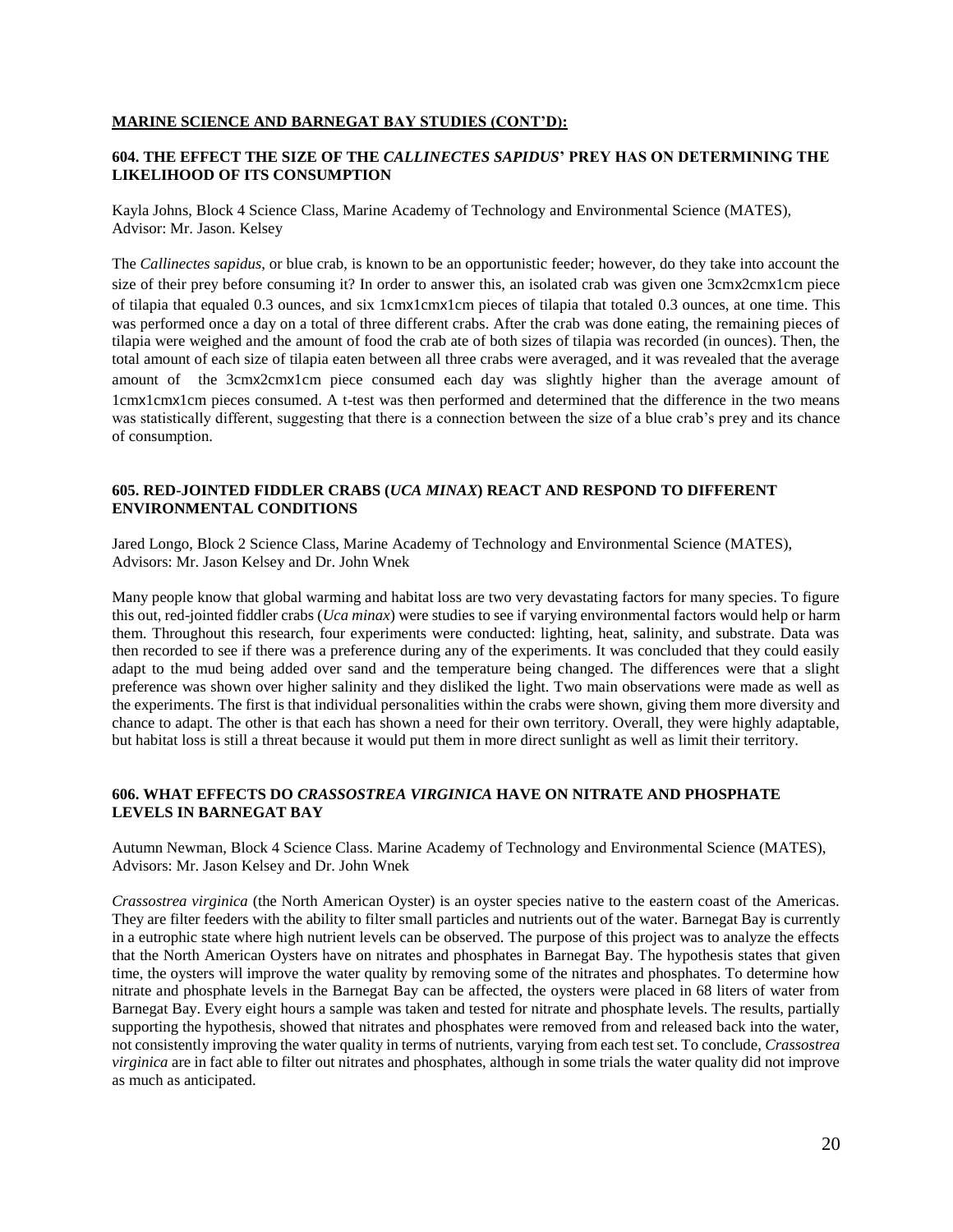# **MARINE SCIENCE AND BARNEGAT BAY STUDIES (CONT'D):**

# **607. CRAB POTS CONTRIBUTING TO DECLINING POPULATION OF THE NORTHERN DIAMONDBACK TERRAPIN**

Alexis Osborn, Block 1 Science Class, Marine Academy of Technology and Environmental Science (MATES), Advisor: Dr. John Wnek

Crab pots are a major concern for the sake of much undersea wildlife, and they are especially an enormous threat for the diamondback terrapin, *Malaclemys terrapin*. In New Jersey, regulations have been put in place as of 1998 for commercial crab pots to be fitted with Bycatch Reduction Devices (BRDS) under certain fishable conditions; however, many companies do not offer them and the regulations are not strictly enforced. In my research, I compared survey data from (103) crab pot companies and broke them down to see the percentage of companies that are taking precautions to help this species by providing BRDs. Furthermore, the survey contained data for the company, type(s) of cages, if BRDS are included on the trap, if the BRDS come separately for free, or if the BRDS come separately at an additional cost. The types of crab pots they offer are also an important factor because if people are not supplied with the correct equipment, then there could be potential impacts on bycatch species. A significant amount of companies showed to not include any magnitude of precaution, such as BRDs or pots with cull rings, though many provided an escape panel. Altogether, even though regulations are set to protect this species, there crab pot retailers do not provide the resources necessary for crabbers to comply.

#### **608. MICROPHYTOBENTHIC RESPONSE TO CHANGES IN SALINITY**

Caitlin Sia, Block 3 Science Class, Marine Academy of Environmental Science (MATES), Advisors: Mr. Jason Kelsey and Dr. John Wnek

Microphytobenthos are small, photosynthetic, single-celled organisms that live in estuarine habitats as well as salt marshes and coastal environments. They are very important to coastal ecosystems since they are primary producers and provide food for the other species that live there. Recently, human activity has caused fluctuations in coastal salinity levels which could deeply affect the growth of microphytobenthos. Samples of diatoms, cyanobacteria, and dinoflagellates, which are primary phytoplankton that make up microphytobenthos, were placed in three different salinity levels set at high, medium, and low. The results showed that diatoms grew well in high salinity while cyanobacteria grew well in medium salinity and dinoflagellates in low salinity. This was due to the different characteristics that each organism possessed that helped aid in growth. These results can aid in the planning of conservation efforts of marine coastal environments.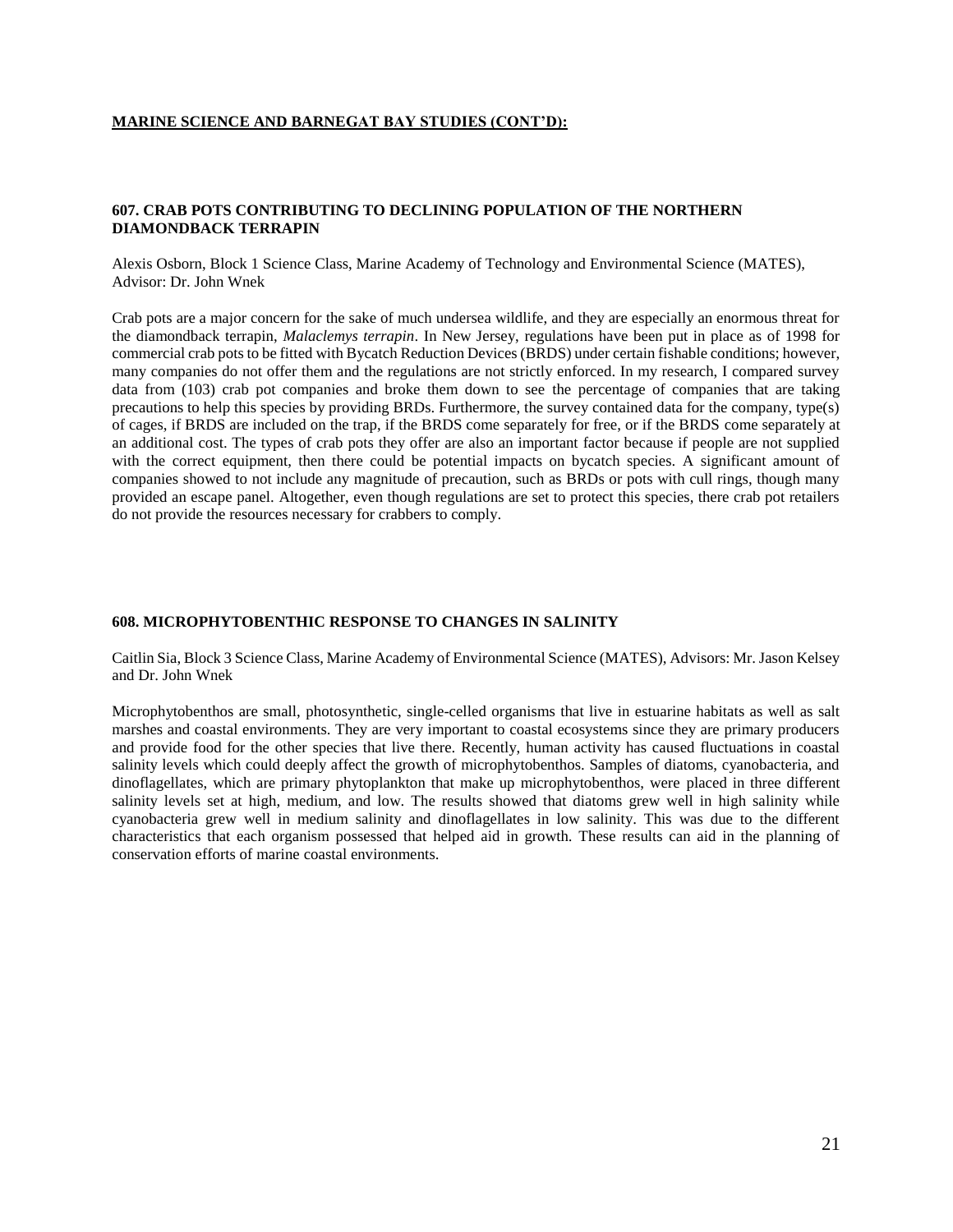### **PHYSICAL SCIENCE AND ENGINEERING:**

# **701. THE EFFECT OF SWITCHING THE COMPOSITION OF A TABLE TENNIS BALL FROM CELLULOID TO PLASTIC ON THE POST-COLLISION BALL TRAJECTORY**

Jared Abazia, Block 3 Science Class, Marine Academy of Technology and Environmental Science (MATES), Advisor: Mr. David Werner

The official material used in table tennis balls was changed from celluloid to plastic, a material free of celluloid, in 2014. The purpose of this study was to understand the differences and similarities between these two types of ball materials by comparing their behavior upon collision with a table tennis table to aid serious table tennis players. The behavior of the balls before and after collision with a table, at various initial speeds ranging from 15 to 115 km/h, was captured using high-speed cameras. Velocity and spin rates before collision, along with velocity and spin rates after collision, were computed to calculate the coefficients of restitution and friction. Based on the computed variables, the post-collision trajectories of both table tennis balls were calculated via the equation of motion for simulated service, smash and drive conditions with respect to time. The coefficients of restitution were higher for the plastic balls than the celluloid balls when the initial vertical velocities were higher. The coefficients of friction were greater for plastic balls when the initial horizontal contact point velocities were slower. Because of the differences in the material traits, the plastic table tennis ball trajectories of services with backspin and drives with copious topspin were expected to differ from those of celluloid table tennis balls. Since the extent of dissimilarities between the two ball types varied depending on the initial conditions, testing with a myriad of initial conditions was suggested for comparing and comprehending the characteristics of the balls.

#### **702. COMPARING SOLAR CELL ELECTRICAL OUTPUT USING VARYING GEODESIC DOME FREQUENCIES AS THE BASE FRAMEWORK VERSUS REGULARLY MOUNTED SOLAR ARRAY**

Sophia Capili, Block 2 Science Class, Marine Academy of Technology and Environmental Science (MATES), Advisors: Mr. Jason Kelsey and Dr. John Wnek

Flat configuration of solar cells allow maximum performance during peak sun hours. However, this configuration is known to be inefficient due to loss of sunlight-capturing ability on certain angles particularly at early and late phases. The aim of this study is to determine if spherical forms of geodesic domes that statically follow the sun's path as foundation for solar cells can present an extended period of maximum performance. Three geodesic domes with frequencies of 1v, 2v, and 3v, and one flat set-up were built and mounted with the same number of solar cells. A rotating structure for an incandescent lightbulb was then built as artificial sunlight. Testing was done at angles from  $0^{\circ}$  to 180 $^{\circ}$ . Electrical output and lux of each set-up was measured to obtain the total wattage and consistency in terms of output and light-capturing ability. The following values were obtained for the three domes and flat set-up, respectively. 1v dome: 5.85W with 0.71 correlation. 2v dome: 1.88W with 0.95 correlation. 3v dome: 1.44W with 0.82 correlation. The flat set-up: 11.77W with 0.09 correlation. Comparing all three domes, the 1v dome had the highest total electrical output and more consistency than the flat set-up.

# **703. COMPARING THE PHYSICAL PROPERTIES OF THREE DIFFERENT FORMULATIONS OF BIOPLASTICS AND A PETROLEUM PLASTIC**

Jillian Jankowski, Block 3 Science class, Marine Academy of Technology and Environmental Science (MATES), Advisor: Dr. John Wnek

Every year plastic pollution on earth increases by 300 tons due to their inability to biodegrade. Scientists are continually trying to find an environmentally sound solution that will not be harmful to the planet. One solution is utilizing bioplastics to successfully replace petro plastics. Bioplastics are made from bio-polymers which naturally biodegrade due to their place in nature's cycle of renewal. The goal of this experiment is to compare the biodegradability in soil and saltwater, and tensile strength of three biopolymer plastics (bioplastics) and a synthetic polymer plastic (petro plastic). In this experiment, the physical properties of a petro plastic along with starch, agar, and gelatin bioplastics were compared. Three of each were placed into the soil, saltwater, and were tested for tensile strength. It was hypothesized that starch would have the fastest biodegradability rate in soil and salt water, and gelatin would have strongest tensile strength. The results did not fully support the hypothesis. When the results were analyzed it was determined that agar had the highest tensile strength, gelatin had the fastest biodegradability rate in soil, and starch had the fastest biodegradability rate in saltwater.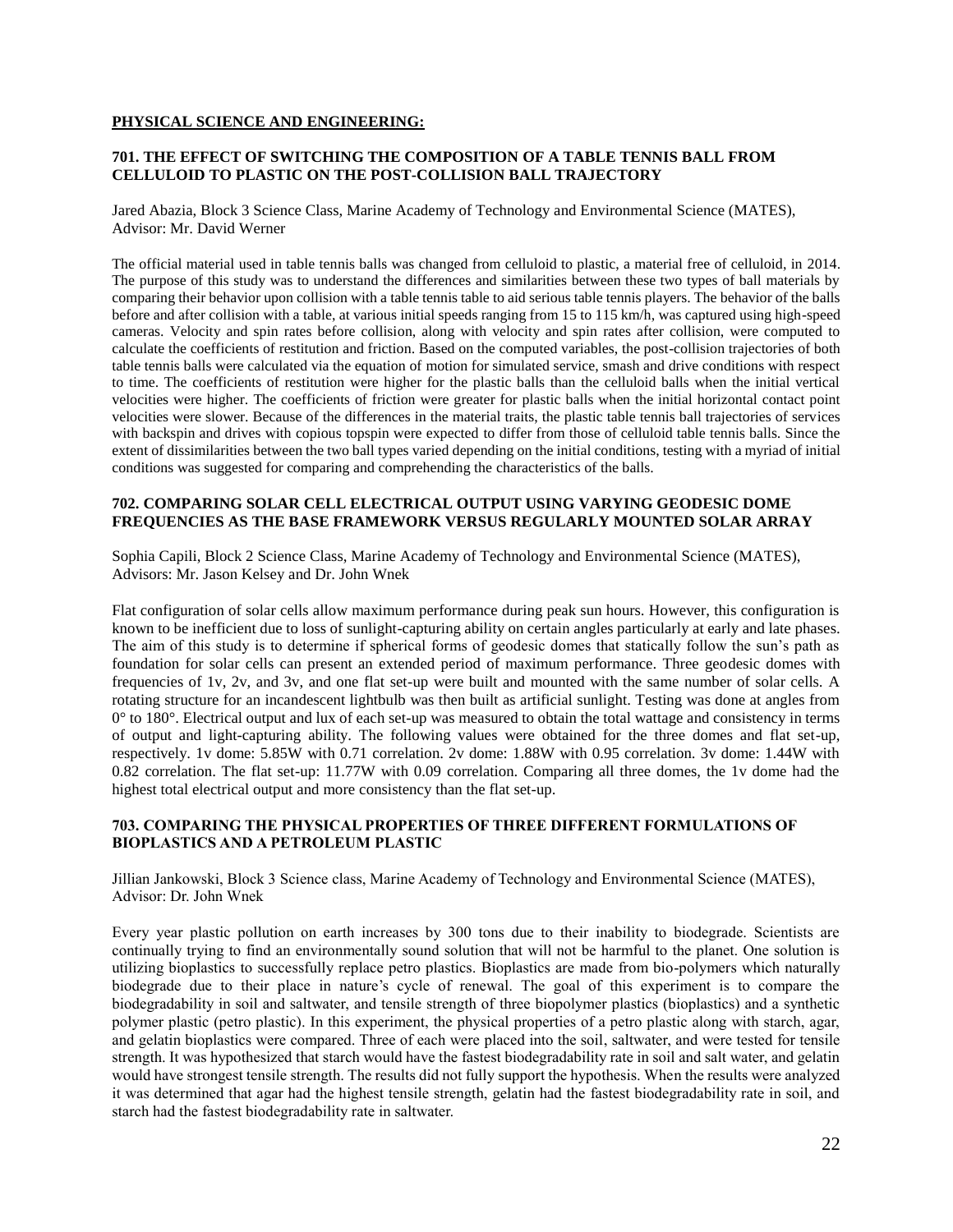# **PHYSICAL SCIENCE AND ENGINEERING (CONT'D):**

#### **704. HOW CERTAIN NANOMATERIALS CAUSE VIBRATIONS IN FIELD HOCKEY STICKS**

Haley Korwan, Block 1 Science Class, Marine Academy of Technology and Environmental Science (MATES), Advisor: Dr. John Wnek

The stick is the most important piece of equipment in field hockey. As the sport evolves, the composite materials used to create a stick are becoming stronger. Sticks can be made up of combinations of Carbon, Fiberglass, Aramid or Kevlar®. Carbon produces such a force that result in great vibrations, many sticks will be balanced out with either aramid, fiberglass, or Kevlar®. These materials are considerably weaker than Carbon, but this means it dampens vibrations. Fiberglass and aramid should resist fatigue, which would allow for great control due to increased impact absorption. Each stick tested incorporates different percentages of each material, which projects different vibrations. The sticks that were chosen have the same weight of 530 grams, 36.5 inches (93 cm) in height, and a bow of 25 mm. Sticks with more carbon produce both greater vibrations and overall feel of a stick. A stick with 100% carbon should be used by more experienced players since they are less forgiving to absorption by about 2 Hz. The significance between an 100% carbon stick and a 70% carbon stick can result in better ball control for a less experienced player, and decreased sting and shook up the stick.

# **705. THE ACCURACY OF GLOBAL POSITIONING SYSTEMS IN ANDROID AND IPHONE MOBILE DEVICES**

Dominick Mustaro, Block 4 Science Class, Marine Academy of Technology and Environmental Science (MATES), Advisors: Mr. Jason Kelsey and Dr. John Wnek

The technology used in mobile devices is constantly evolving. Every year, there are many new phones released worldwide. As the components of the phones are continually upgraded, people are more likely to utilize the functions the phone offers instead of using an older form of electronic. The GPS in phones is used every day to navigate to certain places. In addition, it is used in field work to find coordinates and calculate distance. But how accurate exactly are these phones? In my tests, I traveled to five different areas and searched for survey markers in the ground, objects that are placed to measure distance and elevation of areas in order to accurately plot coordinates on maps. Survey markers provide a way to compare the coordinate measure of a phone to that of the correct measure. By hovering four different mobile devices over each marker, an iPhone 6 Plus, an iPhone X, a Samsung Galaxy Note 8 Phone, and a Samsung Galaxy Tab S2, I was able to note down the coordinates they were reading and compare them to those of the survey markers. This data is important because it shows that the Samsung devices could find coordinates better than the iPhones when being compared to the markers.

#### **706. A TECHNICAL ANALYSIS OF PIXELS AND THEIR COMPONENTS**

JP Ostapovich, Block 1 Science Class, Marine Academy of Technology and Environmental Science (MATES), Advisors: Mr. Jason Kelsey, Mr. Brian Jones, Mr. John Ostapovich, and Mr. David Pitts

Pixels are everywhere, from smartphones to jumbotrons. The technology behind these engineering masterpieces is now being put into Christmas lights. Technology from the entertainment industry, has come together to create a system for these to work. I have a system at my house and have researched how it works. First, you program the sequence into a computer application called xLights. Then, using a web server, you input the files on to the Falcon Player (FPP). The FPP outputs the files to the F16V3 or AlphaPix4 Controllers using E1.31, a standard first pioneered by ESTA for the theatre industry. The F16V3 uses an FPGA (Field Programmable Gate Array) in VHDL (VHSIC (Very High Speed Integrated Circuit) Hardware Description Language) code to output to the lights. The AlphaPix4 Controllers output to the lights in DMX512, a computer language from the show industry. DMX uses binary data, that can only equal the numbers 0-255. The pixels have three inputs for data. The binary from the DMX corresponds to how much light goes into each LED that makes up the interior of the pixel. That is how the pixels operate, from the computer file to the light you see in beautiful colors.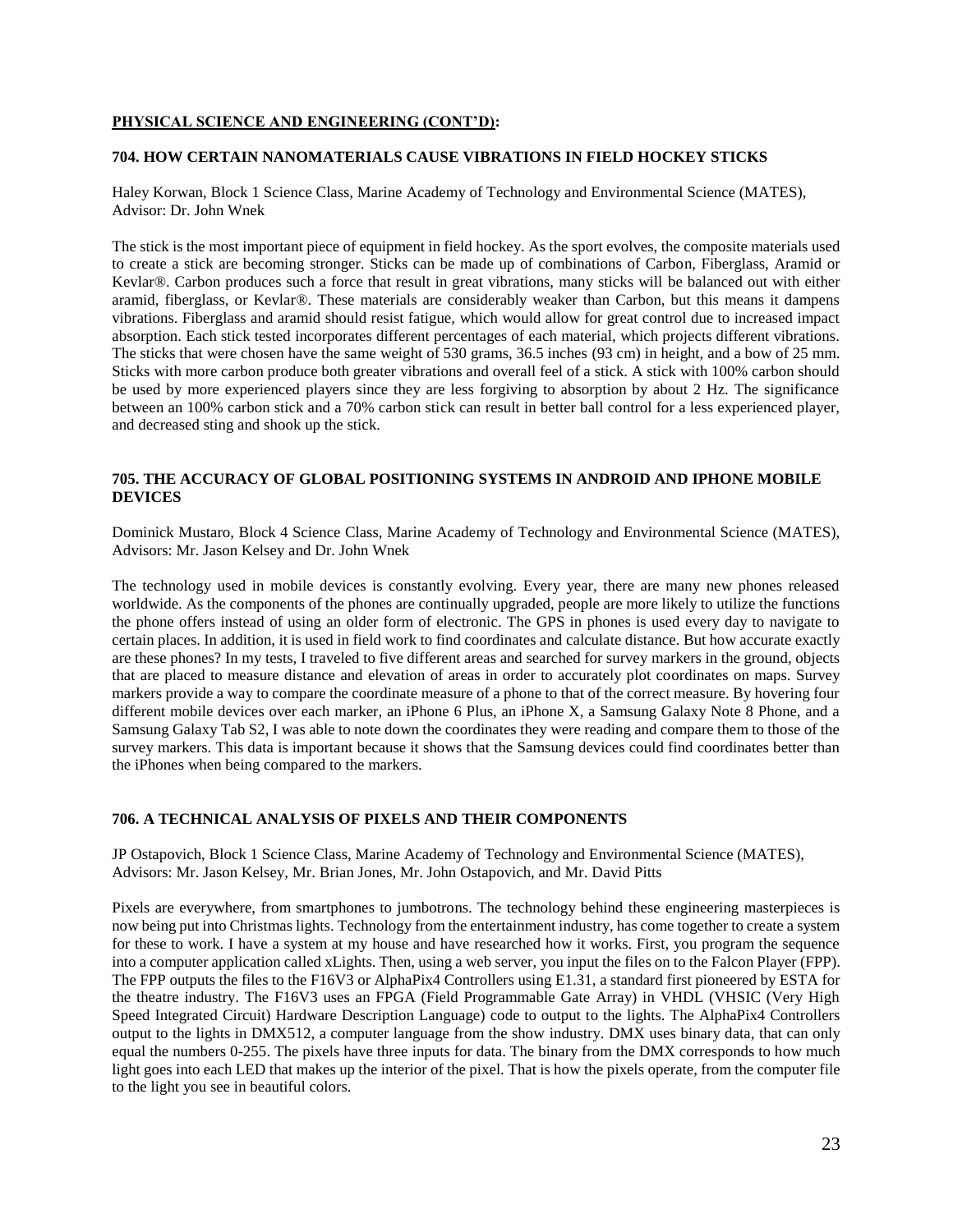# **PHYSICAL SCIENCE AND ENGINEERING (CONT'D):**

#### **707. THE VARYING DESIGNS OF WINDBREAKS AND THEIR EFFECTIVENESS**

Madelyn Privett, Block 4 Science Class. Marine Academy of Technology and Environmental Science (MATES), Advisors: Mr. Jason Kelsey and Dr. John Wnek

Wind damage is a common issue in many countries. One solution for reducing wind damage is to use windbreaks. Windbreaks are used to block and redirect wind. Some factors that increase the strength of windbreaks are length and height, and internal/external structures. For example, porous structures are better at redirecting wind, and an increased surface area will block wind. The hypothesis of this project is that the surface area of a structure will not affect the success of reducing drag, but rather the design. Five different sample structures were designed by me. They were then built out of wood. The designs were then placed into a filled tub for testing. Using an ink test, we were able to determine the amount of time it took for the ink to travel from 10 cm to the design. With the data gathered, I could calculate drag force. Design 1 had the highest surface area but the lowest drag. Design 2 had a lower than average drag. Design 3 had a higher than average surface area. Design 4 had the lowest surface area, but it didn't have the lowest drag. Overall, a low correlation was identified between surface area and the drag force.

# **708. THE REACTIONS OF DIFFERENT MATERIALS WHEN CHANGES IN PRESSURE ARE APPLIED IN A VACUUM CHAMBER**

Jack D. Putnam, Block 1 Science Class, Marine Academy of Technology and Environmental Science (MATES), Advisor: Mr. Jason Kelsey

Boyle's law, a gas law, states that the pressure and volume of a gas are inversely proportional for a fixed mass when the temperature remains constant. A proportion exists between the amount of gas that is compressed and the amount of pressure applied;  $P_1V_1 = P_2V_2$ . One way to observe this scientific law is to use a vacuum chamber in order to lower the air pressure beyond that of the atmospheric pressure. Using common household materials, various mediums were placed in a container and observed while the air pressure was decreased. Inside the vacuum chamber, the balloon, shaving cream, and marshmallows expanded causing an increase in volume when the air pressure decreased. When hot water was placed inside the vacuum container and the air pressure was decreased, there was no noticeable difference in the volume. Unlike the balloon, shaving cream, and marshmallows, water exerts its own pressure and therefore, cancels out any decrease in air pressure. Atmospheric pressure pushes on the balloon, shaving cream, and mini-marshmallow; however, once in a vacuum container, the air trapped inside those materials pushes out causing them to expand. A proportion does exist between the amount of gas that is compressed and the amount of pressure applied; when pressure is increased, the volume does decrease, and when the pressure is decreased, the volume does increase.

# **709. CAN EELGRASS (***ZOSTERA MARINA)* **BE AN EFFECTIVE HOME INSULATOR COMPARED TO MODERN DAY INSULATION?**

Cassandra Vongrej, Block 3 Science Class, Marine Academy of Technology and Environmental Science (MATES), Advisor: Mr. Jason Kelsey

Insulation is an important part to home construction, and is a material used that reduces heat loss and gain by providing a barrier between a home and the outside temperatures. Eelgrass insulation dates back to the Middle Ages, and was very popular. Advancements in home insulation were made, and fiberglass became popular. The objective of this experiment was to see if eelgrass insulation would be as effective as modern insulation. Three structures were built, each filled with different insulation material. One with fiberglass insulation, another eelgrass, and one with a combination of both. A light bulb was placed inside each structure, along with a digital thermometer. Three tests were conducted, each over a 2 hour period, with 15 minute intervals. For one hour the light bulb was on, and off the other. This tested retained heat. The data was analyzed by observing how well each structure maintained internal temperature, as well as the maximum high temperature. It was determined that although each of the structures were able to maintain heat well, the combination insulation worked best. The fiberglass insulation was able to reach higher temperatures, but was unable to maintain those temperatures over time, and the eelgrass insulation was unable to reach higher temperatures, but maintained the temperatures longer.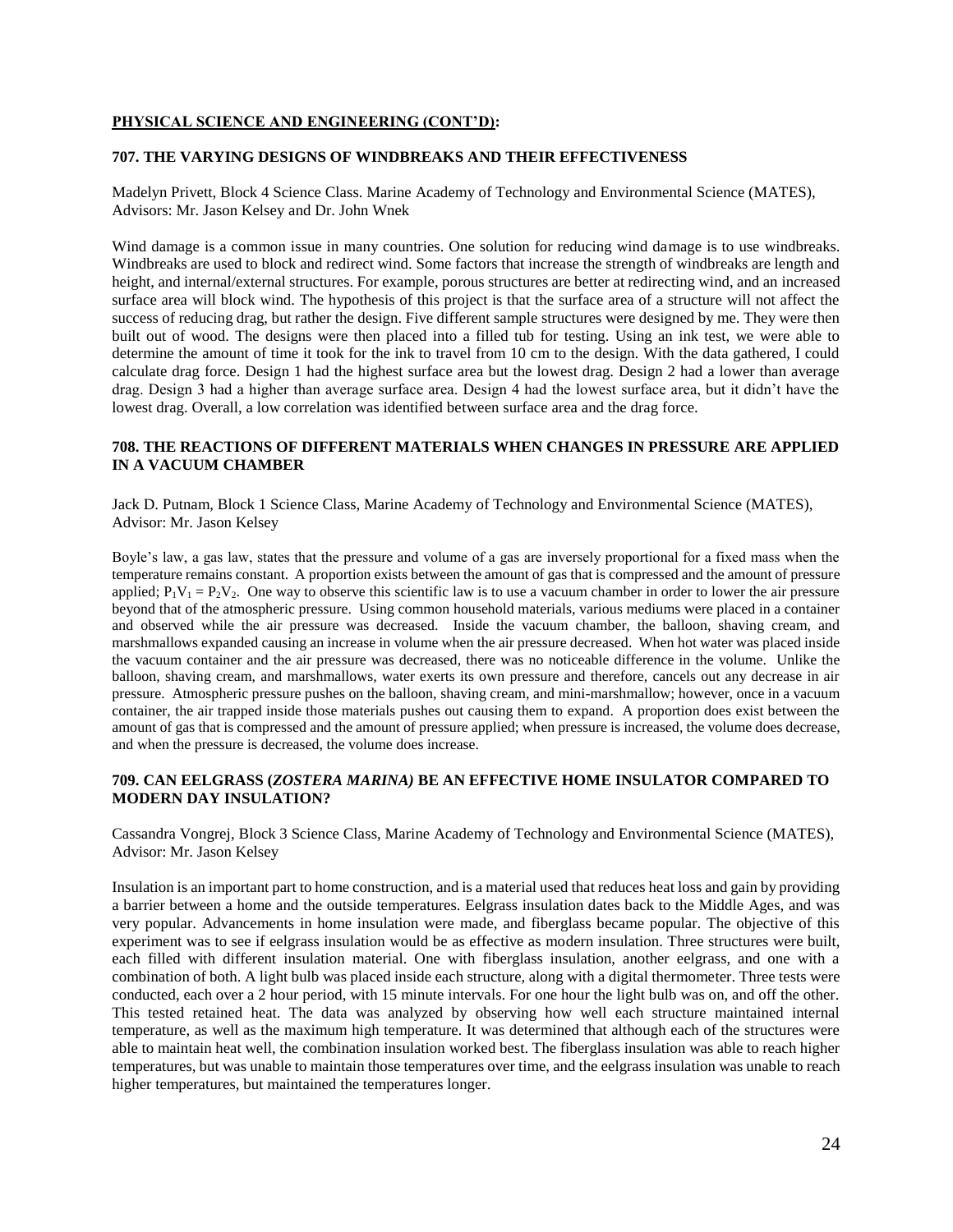# **ZOOLOGY:**

# **801.** *BRANTA CANADENSIS'* **ROLE IN SEED AND PLANT DISPERSAL**

Logan Bukowski, Block 1 Science Class, Marine Academy of Technology and Environmental Science (MATES), Advisors: Mr. Dave Werner and Dr. John Wnek

Canada geese (*Branta canadensis*) are known to consume up to four pounds of various plant life per day. These birds are thought to have a weak digestive system, creating stools within an hour of eating. This is a lot of feces that may contain undigested seeds. If there are any undigested seeds in the feces, they could grow into plants when deposited. This would spread invasive species of plants into new areas. A Canada goose's diet depends on where the bird lives and what is readily accessible in that area; therefore, the diet of one flock of geese to another will vary. Four diets of Canada geese were sampled in this experiment. These diets included geese who feed in salt marshes, geese who feed in residential parks, geese who feed in horse paddocks, and geese who feed in soybean fields. Fifteen samples of fecal matter were collected from each of the four settings. The samples collected were then pushed through a filter. Each sample was thoroughly investigated for any undigested seeds. The salt marsh, recreational park, and horse paddock fecal samples did not contain any seeds. However, the soybean field diet contained three soybean seeds. All in all, the likelihood of geese contributing to the migration of seeds is not very plausible because only three seeds were found in a total of sixty samples of fecal matter.

# **802. THE EFFECT OF VARIOUS BYCATCH REDUCTION DEVICE DESIGNS ON THE CAPTURE OF**  *MALACLEMYS TERRAPIN TERRAPIN*

Mackenzie Fries, Block 1 Science Class, Marine Academy of Technology and Environmental Science (MATES), Advisor: Mr. David Werner.

With the use of commercial-style crab pots, catching and harvesting crabs has become much less of a challenge. However, these crab pots can easily become a major source of death among different types of animals. One victim of these 'ghost pots' is the Northern Diamondback Terrapin (*Malaclemys terrapin terrapin*). Terrapins, like the crabs, often cannot push back through the opening after accessing. Stuck there, many of them starve or drown. Devices called Bycatch Reduction Devices (BRDs) have been developed, which hinder the terrapins' ability to access the crab pots. These devices are rectangular in shape, but a different shape may be more efficient. Various BRD shapes were tested, to see if they will work better, so triangular and square BRDs were attached to the crab pot and placed into a controlled tank with terrapins and other animals. The number of times the crab pot was accessed, and how many of those times resulted in the terrapin escaping versus drowning was among the data collected. This was repeated for each shape: rectangular, square, and triangular, with the rectangular BRDs being the control. The behaviors were analyzed and converted into behavior intensity scales. After analyzing the results, the conclusion was made that triangular BRDs function the best since terrapins struggled the most to get inside and the drown percentage was the lowest of all the BRD shapes.

# **803. THE EFFECT OF COPPER SULFATE ON** *PALAEMONETES PALUDOSUS*

David Gelinas, Block 1 Science Class, Marine Academy of Technology and Environmental Science (MATES), Advisor: Mr. Jason Kelsey

Copper is a substance that is detrimental to the oceanic environment because it is considered lethal to many invertebrate species. The purpose of the project was to test the effect of copper on the marine environment by determining lethal concentrations. Several trials were conducted in fish tanks (called systems) using *Palaemonetes paludosus*, ghost shrimp, as the invertebrate species. For each trial, using different levels of copper, a control system was run in conjunction with the experimental system. In all systems the pH, temperature and volume of the water were kept the same throughout the experiment. Copper sulfate was dissolved into the water of the test tank at predetermined concentrations. Shrimp mortality and changes in their general behaviors were noted over time. The results from this experiment indicated that for a concentration of 2.4 grams of copper in 16 L of water, led to almost a 100% mortality of shrimp within the first two hours of the experiment. In other trials, it was concluded that shrimp exposed to that same concentration of copper-treated water for less than thirty minutes were able to recover in clean water. The results of this experiment are important, as invertebrates exposed to higher dosages of copper over a brief period may not be as susceptible to mortality as those exposed to dosages over longer periods of time.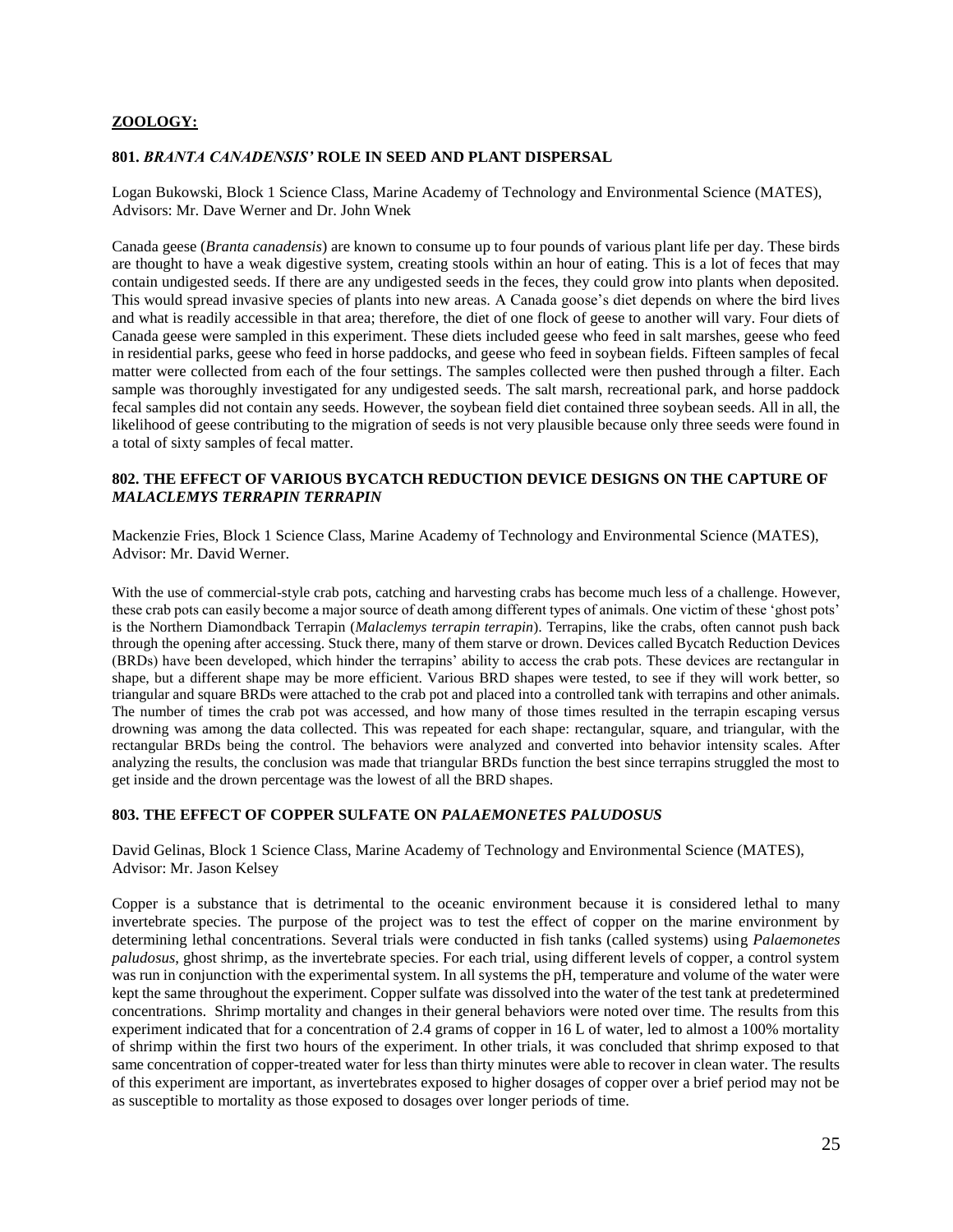# **ZOOLOGY (CONT'D):**

# **804. HOW IS** *PALAEMONETES SPP.* **AFFECTED BY TYPES OF SALT THAT ARE COMMONLY USED TO MELT ICE ON ROADWAYS?**

Kiernan Geoghegan, Block 4 Science Class, Marine Academy of Technology and Environmental Science (MATES), Advisor: Mr. Jason Kelsey

Every winter various parts of the United States are hit with blizzards and snowstorms throughout the colder parts of the year. To counteract the frost and layers of ice that these storms leave on roadways local and state governments will cover the roads with salt. As the ice melts the salts will dissolve into water, the water will run off and eventually find itself in larger bodies. This introduction of salts into the water can greatly affect local species. This experiment was conducted to find out how these salts affected a species of local shore shrimp, *Palaemonetes vulgaris*. One hundred twenty shrimp were tested in four different types of water. Thirty were used as a control and placed in bay water taken from the Barnegat Bay. The remaining 90 were divided among containers with calcium chloride, magnesium chloride, and sodium chloride added to them. The effects of these substances were monitored for twenty five days. Calcium chloride proved to have the highest mortality rate among the three tested substances.

#### **805. THE EFFECTS OF SEDIMENT ON** *GEUKENSIA DEMISSA'S* **ABILITY TO FILTER**

Lindsey Hancock, Block 1 Science Class, Marine Academy of Technology and Environmental Science (MATES), Advisor: Mr. David Werner

Sediment is a natural form of matter, made from the decaying remains or dead organisms that is commonly found in waterways. However though it may be natural, according to the Environmental Protection Agency (EPA), fine sediment is the leading cause of pollution in rivers, streams, lakes, and reservoirs. Fine sediment is considered sub sized particles that combine with larger particles, ultimately not letting light through. Sediment enters our waterways through stormwater runoff. Runoff occurs when there is not enough pervious surfaces to absorb the runoff from a storm event. Runoff from roofs, paved areas, and lawns combines with eroded sediment then enters waterways. The goal of this experiment was to find if the Atlantic ribbed mussel (*Geukensia demissa*), was able to filter varying amounts of sediment from the water. Throughout a period of three weeks, varying amounts of silt, was dispersed into three separate, 10 gallon tanks. Each tank holding 100 mussels each. The varying amounts of silt,  $\frac{1}{4}$  cup,  $\frac{1}{2}$  cup, and 1 cup, was added to the water, then after six hours samples from each were collected. Temperature, and salinity was recorded daily to maintain filtering stability. Using a turbidity meter, the results were analyzed. Analyzation showed that after the six hour period, the bivalves decreased the amount of sediment in each tank by 30%, 45%, and 60%. The results of this experiment suggest that *Geukensia demissa* can be a cost effective, and natural alternative to the rising sediment pollution problem.

#### **806. FEEDING HABITS OF** *ILYANASSA OBSOLETA*

Sam Morabito-Pipher, Block 1 Science Class, Marine Academy of Technology and Environmental Science (MATES), Advisors: Mr. David Werner and Dr. John Wnek

*Ilyanassa obsoleta*, or the Mudsnail, is an invasive species found that can be commonly found on the east coast of the United States, its native range. When introduced into a foreign environment, the Mudsnail becomes a huge competitor for native species of the region. This behavior could greatly be attributed that *Ilyanassa obsoleta* is a facultative scavenger, meaning it will eat anything sustenance it finds for survival and obtains it by any means necessary. The Mudsnail is commonly attributed to eating mollusks, crustaceans, fish remains, among other organisms generally found in its habitat. An experiment was conducted to observe the differences in feeding habits of *Ilyanassa obsoleta* when introduced to shrimp and bay scallops, things it feeds on naturally, and lettuce and carrots, things it would not find naturally. All options were tested separately and for a period of time in a water basin containing 27 Mudsnails taken from the Barnegat Bay. It was found that when fed shrimp; the snails ate more grams per day than any other option. Lettuce was eaten the least, this could be due to the fact that shrimp are found in Mudsnail' natural environment and lettuce is not.